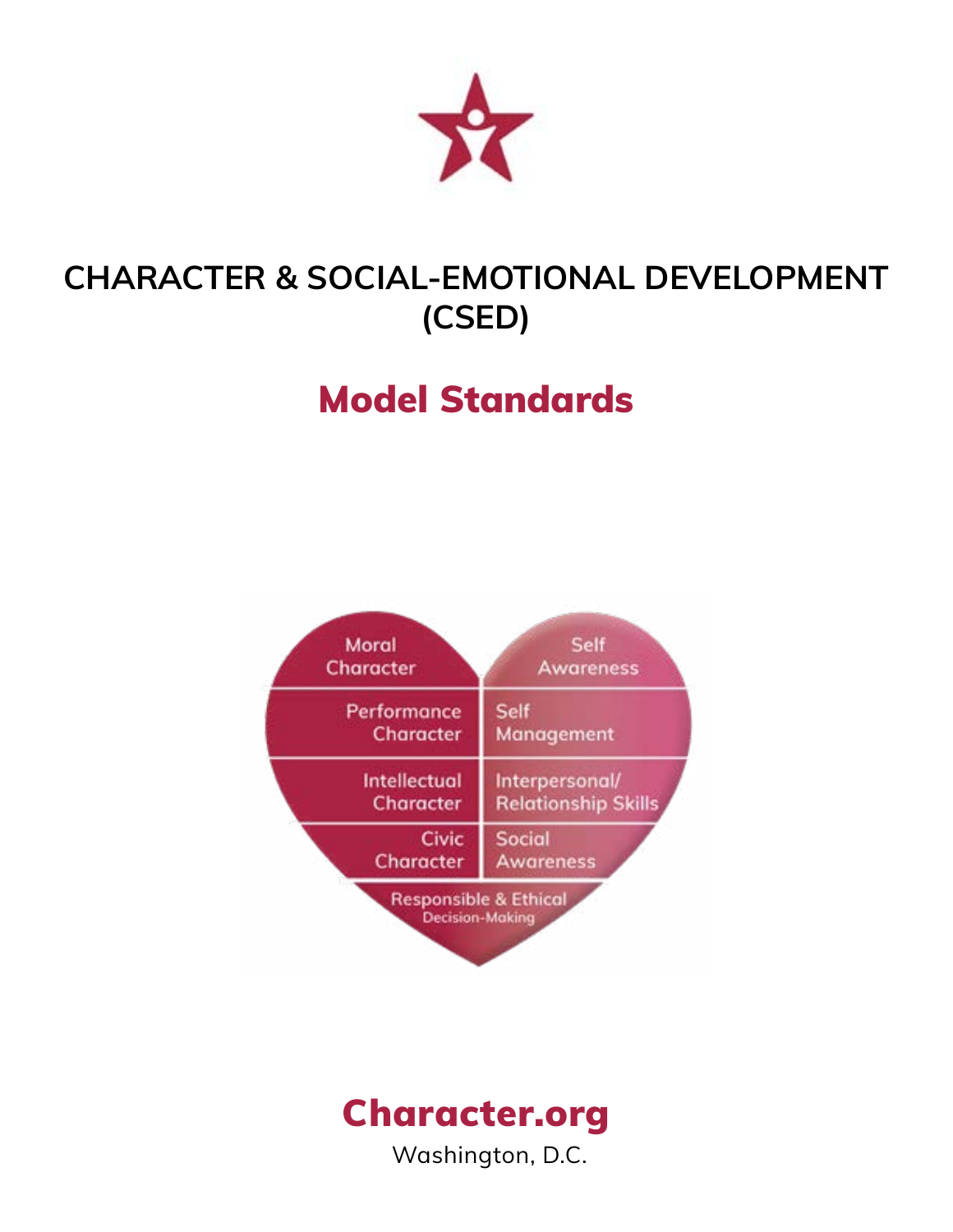# **TABLE OF CONTENTS**

| <b>Section 1:</b> |                                                    |  |
|-------------------|----------------------------------------------------|--|
| <b>Section 2:</b> |                                                    |  |
| <b>Section 3:</b> | <b>Character and Social-Emotional Development:</b> |  |
| <b>Section 4:</b> | <b>The CSED Model Standards</b>                    |  |
|                   |                                                    |  |
|                   |                                                    |  |
|                   |                                                    |  |
|                   |                                                    |  |
|                   |                                                    |  |
|                   |                                                    |  |
|                   |                                                    |  |
|                   |                                                    |  |
|                   |                                                    |  |
|                   |                                                    |  |
|                   |                                                    |  |
| <b>Section 5:</b> | <b>Connecting Character and Social-Emotional</b>   |  |

 $\mathbf{1}$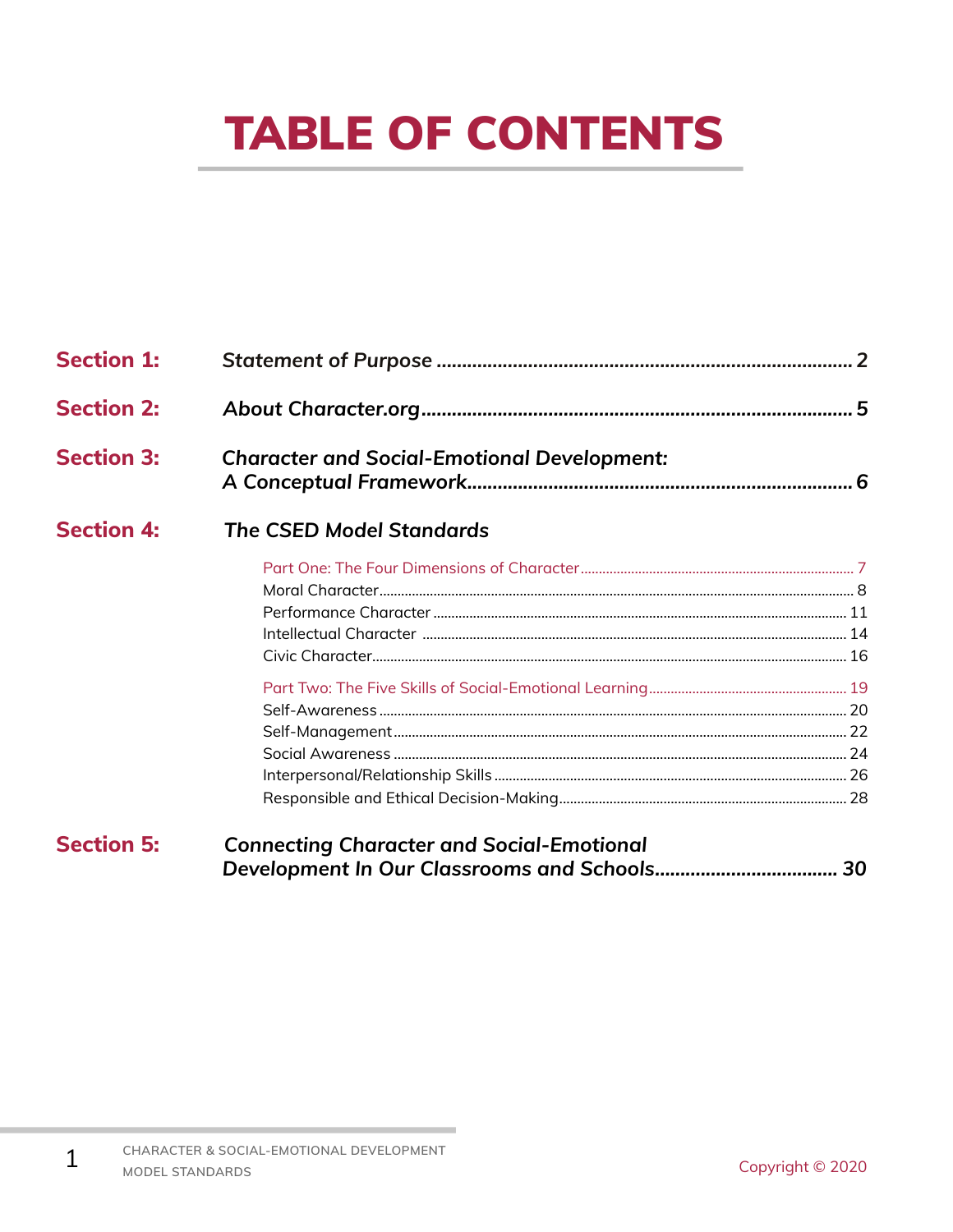## **STATEMENT OF PURPOSE**

As parents, classroom teachers, counselors, principals, superintendents, researchers, and community leaders we care deeply about schools and the future of education.

We support the CSED Model Standards developed by Character.org with a single purpose in mind: to provide states, schools districts, and individual schools with a comprehensive framework that supports, nurtures, and fosters the whole child.

Teachers and school leaders have always believed their professional mission extends far beyond a child learning to write a sentence or multiply. Teachers also want their children to be honest, caring, and curious (among other positive qualities).

We call these qualities **character strengths**. Part One of the Model Standards (Section 4) identifies and explains the different character strengths that exemplify moral, performance, intellectual, and civic character. 1

Current research also shows that it is essential for young people to develop a range of **social and emotional skills and competencies**. Part Two of the Model Standards (Section 4) of the CSED Model Standards identifies and explains the five areas of Social-Emotional Learning (SEL): self-awareness, self-management, social awareness, interpersonal/relationship skills, and responsible & ethical decision-making. 2

Section 3 offers readers a Conceptual Framework that starts with the needs of

2

the developing child and includes a positive pathway (e.g., the SEL competencies and character strengths) that culminates with all children graduating from high school as thriving persons of character. We also provide readers with more information and perspective on how the SEL competencies and character strengths connect and align together (Section 5, page 30).



<sup>1</sup>*See Character Compass: How powerful school culture can point students towards success* by Dr. Scott Seider (Harvard University Press, 2012).

2We are grateful to the groundbreaking research conducted by the scholars affiliated with the Collaborative for Academic, Social, and Emotional Learning (CASEL).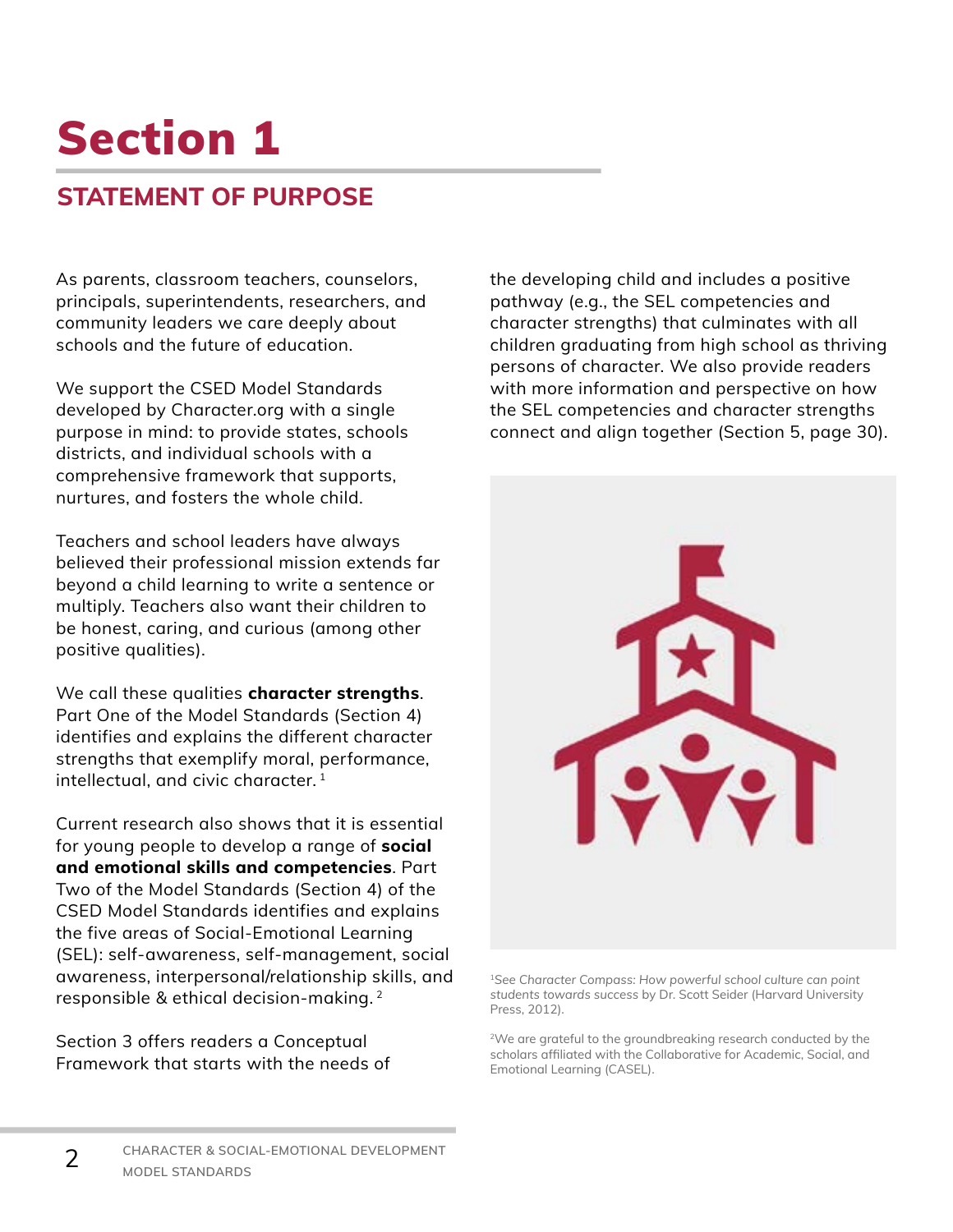## **Our Six Core Beliefs:**

**The family is a child's first character educator.** Children first learn about caring, sacrifice, and fairness within the context of their family. It's in the home where children learn about the different character strengths, such as responsibility ("pick up your toys") or respect ("don't interrupt").

**Character strengths and SEL skills are not add-ons, but rather add significant value to student success.** Research has demonstrated that focusing on character and social-emotional development increases academic achievement.3

3

4

5

2

1

**A positive school climate is critical to fostering the whole child.** Every person involved in the life of the school – from the superintendent to the cafeteria worker – should strive to uphold and model the norms and core values of the building to ensure that every child is socially, emotionally, and physically safe.

**Character and social-emotional development requires thinking, feeling, and doing (head, heart, and hands).** A holistic approach is required for elementary, middle and high school children to develop the cognitive, emotional, and behavioral dispositions to do the right thing or do one's best work. Exemplary schools inspire their students to understand, care about, and practice the core values and principles that serve the common good.

**The character strengths should be taught, caught – and sought.** There is emerging research suggesting that young people need to internalize and "own" their own character development and social-emotional learning. The CSED Model Standards provide opportunities for students of all ages to seek out and discover the timeless principles and core values that define their moral compass. The goal is to challenge each student to demonstrate how he or she is striving to be motivated by intrinsic reasons. 4

6

<sup>3</sup>See Durlak, Weissberg, Dymnicki, Taylor & Schellinger (2011). *Child Development, The Impact of Enhancing Students' Social and Emotional Learning: A metaanalysis of school-based universal interventions.* Also, M. Berkowitz and M. Bier (2007), *Journal of Research on Character Education, What Works in Character Education.* 

<sup>4</sup>*See Aristotelian Character Education* by Kristjan Kristjansson (Routledge, 2015).

3

**The CSED Model Standards align with the full-range of classroom and schoolbased initiatives.** In preparing these Model Standards, Character.org reviewed a wide range of research and publications to ensure we were incorporating current research and educational approaches. These Model Standards align with the full range of current educational approaches, including multi-tiered systems of support, developmentally appropriate practices (DAP), school climate initiatives, service and project-based learning, PBIS, mental health and trauma-informed initiatives, college and career readiness programs, responsive classrooms, restorative practices, student-centered learning, the ASCD Whole Child Initiative, the Mental Health Services for Schools Act, and various local, state and national initiatives that focus on positive youth development, bully prevention, alcohol, drug, and opioid abuse prevention, youth suicide prevention, and school safety.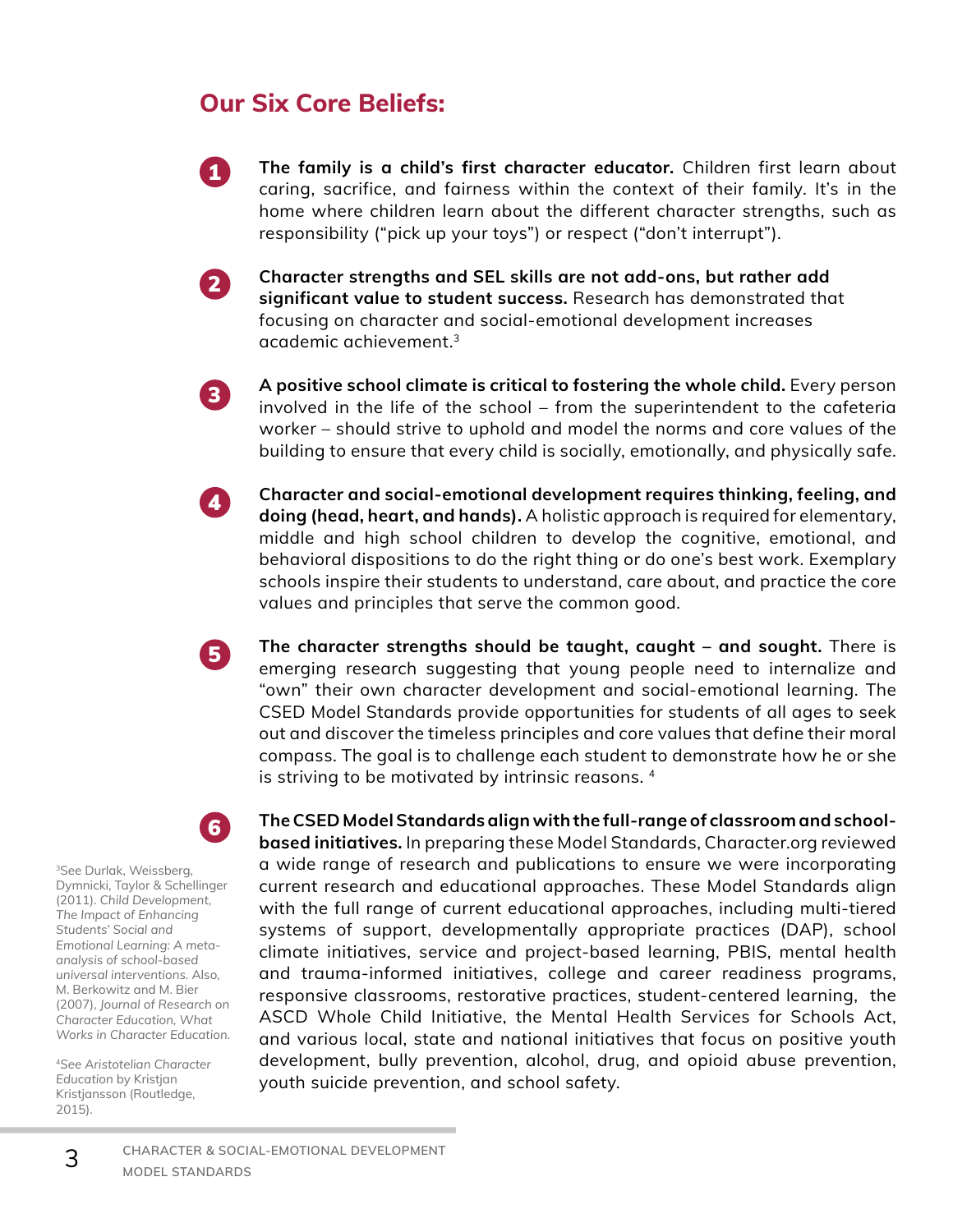## **CONCLUSION**

The CSED Model Standards are an opportunity for states, school districts, and individual schools to adopt and use the most comprehensive framework that supports, nurtures, and fosters the whole child.

We believe the five SEL competencies and the four character dimensions are critical for every student to learn and practice. These competencies and character strengths are the essential building blocks and stepping stones to children and teens developing and modeling the positive qualities associated with moral, performance, intellectual, and civic character.

The CSED Model Standards will also help our students excel academically. Students who need to solve a confounding math problem will do better when they can confidently leverage their SEL skills to manage their personal stress. In addition, when asked to write a research paper students will access their character strengths (i.e., by being honest or avoiding carelessness).

In sum, we believe character is the product of the core values, principles, and ideals we seek to practice (e.g., the Golden Rule, taking responsibility, being a friend, being honest, developing a growth mindset). These Model Standards provide a roadmap for caring school leaders and teachers to help children and teens understand, care about, and consistently practice the character strengths that will enable them to flourish in school, in relationships, in the workplace, and as citizens.

*DR. ARTHUR SCHWARTZ* President, Character.org

4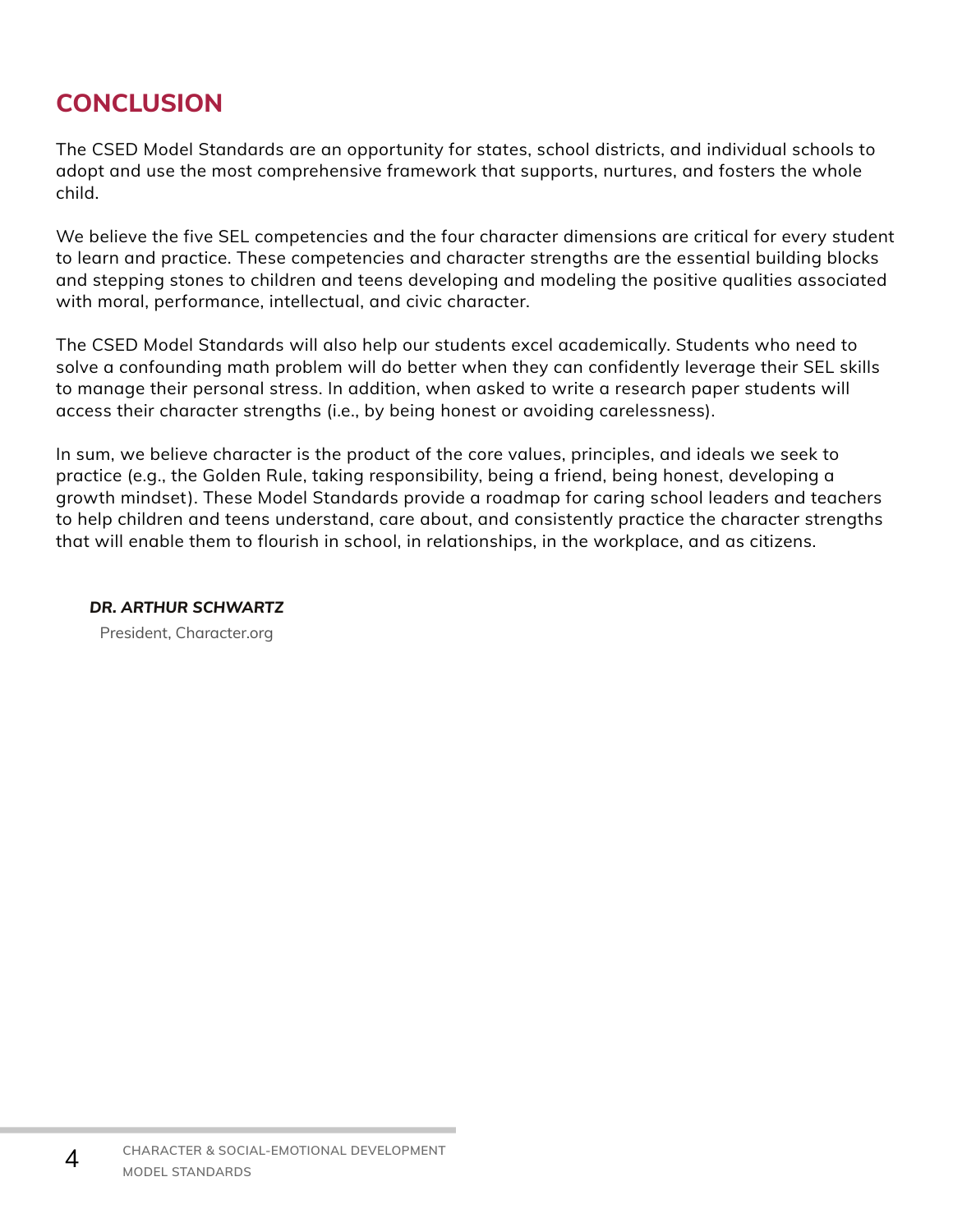## **ABOUT CHARACTER.ORG**

**In 1993, a group of educators, researchers, and civic leaders came together to form a national organization devoted to fostering character development in our schools and communities.**

Ever since, the mission of Character.org has been to provide the voice, visibility, and resources for educators to build nurturing and supportive school cultures that focus on a set of core values and character strengths vital to school success.

Character.org is widely known for its *11 Principles Framework for Schools: A Guide to Cultivating a Culture of Character*, a comprehensive framework developed by school leaders and character education researchers. During the past 20 years, more than 900 schools – after an independent and rigorous evaluation process – have been recognized by Character.org as National Schools of Character. More recently, school districts have also been certified for their success in fostering character development.

*The vision for Character.org is to continue supporting schools while expanding our work to families and youth sports. In fact, we believe employers everywhere should follow the adage: "hire for character, train for skill." By meeting people in every avenue of life, we hope to inspire and empower ethical, engaged, and compassionate citizens worldwide.*



5

*.*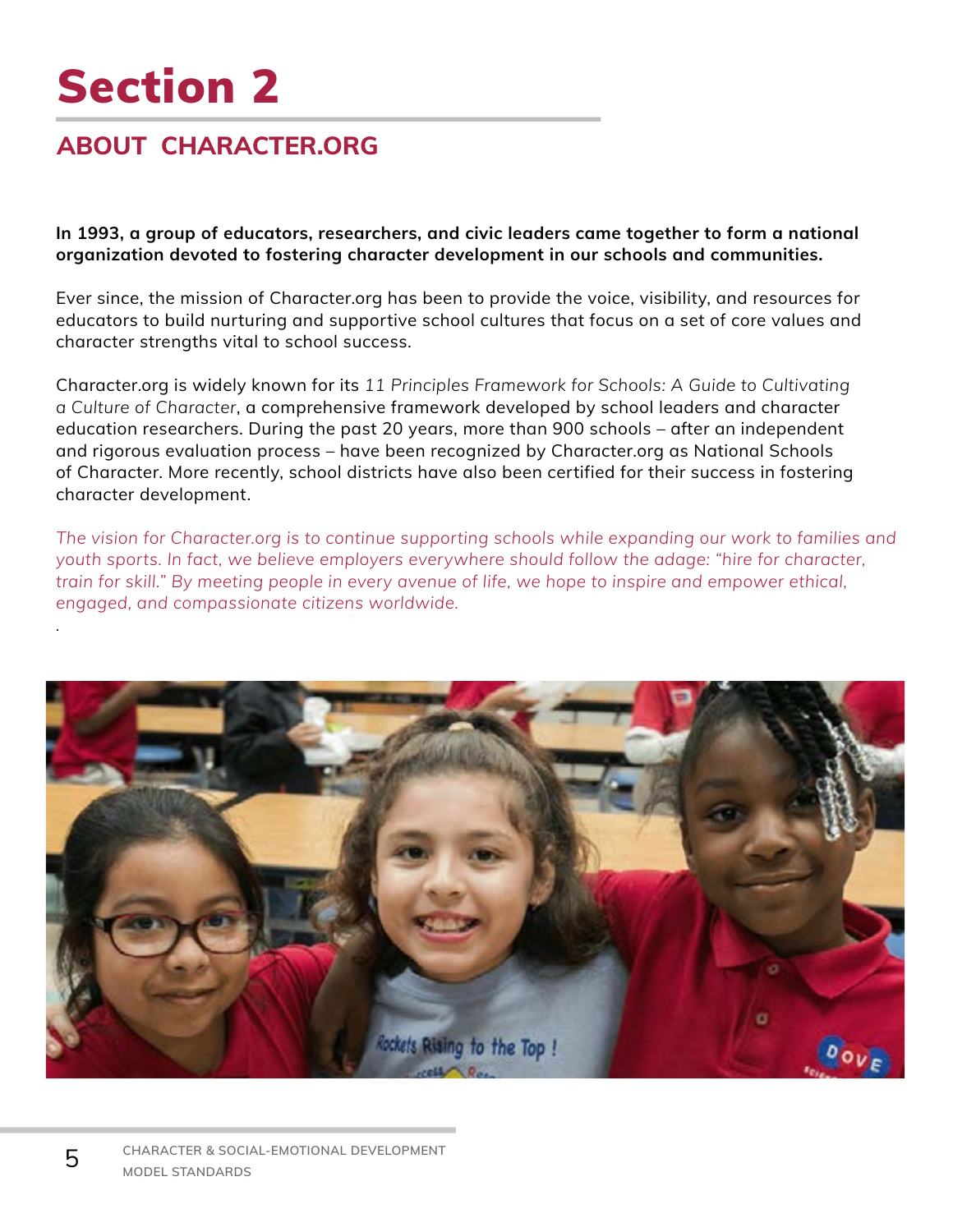## **CHARACTER & SOCIAL-EMOTIONAL DEVELOPMENT:** *A CONCEPTUAL FRAMEWORK*

**THE DEVELOPING CHILD & TEEN**

**CARING & SUPPORTIVE ENVIRONMENTS**

**OPPORTUNITIES TO LEARN & PRACTICE (CHARACTER STRENGTHS/ SEL SKILLS)**

**A THRIVING & STRIVING PERSON OF CHARACTER**

*The Developing Child & Teen:* We know from recent research that there are essential "building blocks" of development, ranging from a child's cognitive and physical growth to how teenagers learn to manage their emotions and navigate relationships. The science also tells us that a child's development is nonlinear; no two children or teens are alike. Every young person has a different set of skills, interests and motivations that informs and shapes her unique pacing and developmental pathway. Yet researchers have identified a range of critical factors that predict and promote positive, healthy development (i.e., the mindsets and behaviors of a thriving child or teen who consistently practice the SEL skills and character strengths).

*Caring & Supportive Environments:* The developing child is nested within a number of contexts (e.g., families, peers, schools, faith communities, after-school activities, neighborhoods). In addition, macro-contexts and structures also shape every child (e.g., economic and cultural systems). In sum, children and teens always grow and develop in context to their environment. We also know from the research that caring and supporting adults can buffer and help reduce the stress and trauma that almost every child and teen experiences. Our role as adults -- whether in the home, school or community -- is to offer and provide a "constructive web" for every child and teen to learn and practice the SEL skills and character strengths.<sup>5</sup>

*Opportunities to Learn & Practice:* School-aged children and especially teens are active agents in their own learning. However, research confirms that well-scaffolded, engaging and evidence-based instructional and curricular design (both in the home, classroom, and after-school activities) can impact the development of self-regulation and executive functions. More specifically, the five SEL competencies and the different character strengths highlighted in these Model Standards are critical for every child to learn and practice (via what educators often call "Head, Heart and "Hand"). Together, these are the essential building blocks for children and teens to demonstrate the skills and character strengths that encompass moral, performance, intellectual, and civic character.

A Thriving/Striving Person of Character: Fused together, the SEL skills and the four areas of character express the penultimate goal for all parents and educators: a thriving and striving person of character. Our goal as parents and educators ought to be more than raising or graduating smart teenagers. We also want our children and students to be kind and honest and indviduals who other people trust. In sum...a good person. Developmentally, the ultimate "home run" is raising and graduating young people with a "striving mindset" -- a lifelong conviction and active commitment to becoming their best possible selves by consistently practicing, improving, and modeling the SEL skills and character strengths described in these Model Standards.

6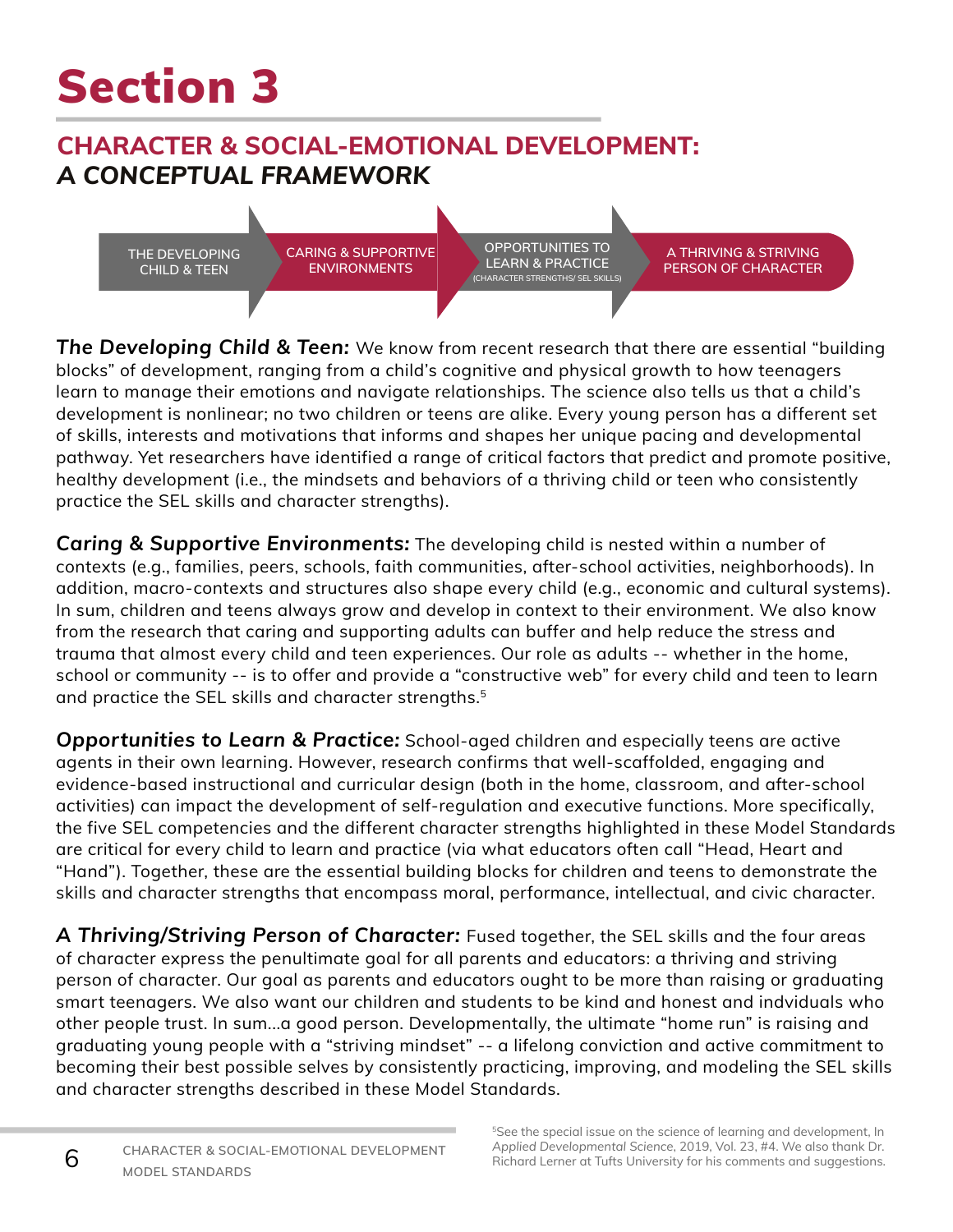## **THE CSED MODEL STANDARDS (PART 1)**



## CHARACTER DEVELOPMENT

*Definition:* Character development is a comprehensive and holistic approach that parents, teachers and all caring adults use to help students understand, care about and consistently practice the virtues and core values that will enable our students to flourish in school, in relationships, in the workplace, and as citizens. Honesty. Compassion. Responsibility. Grit. Curiosity. Critical thinking. Fairness. Respect. Service. These character strengths, among others, express our common humanity and transcend religious, cultural, or ethnic differences.

7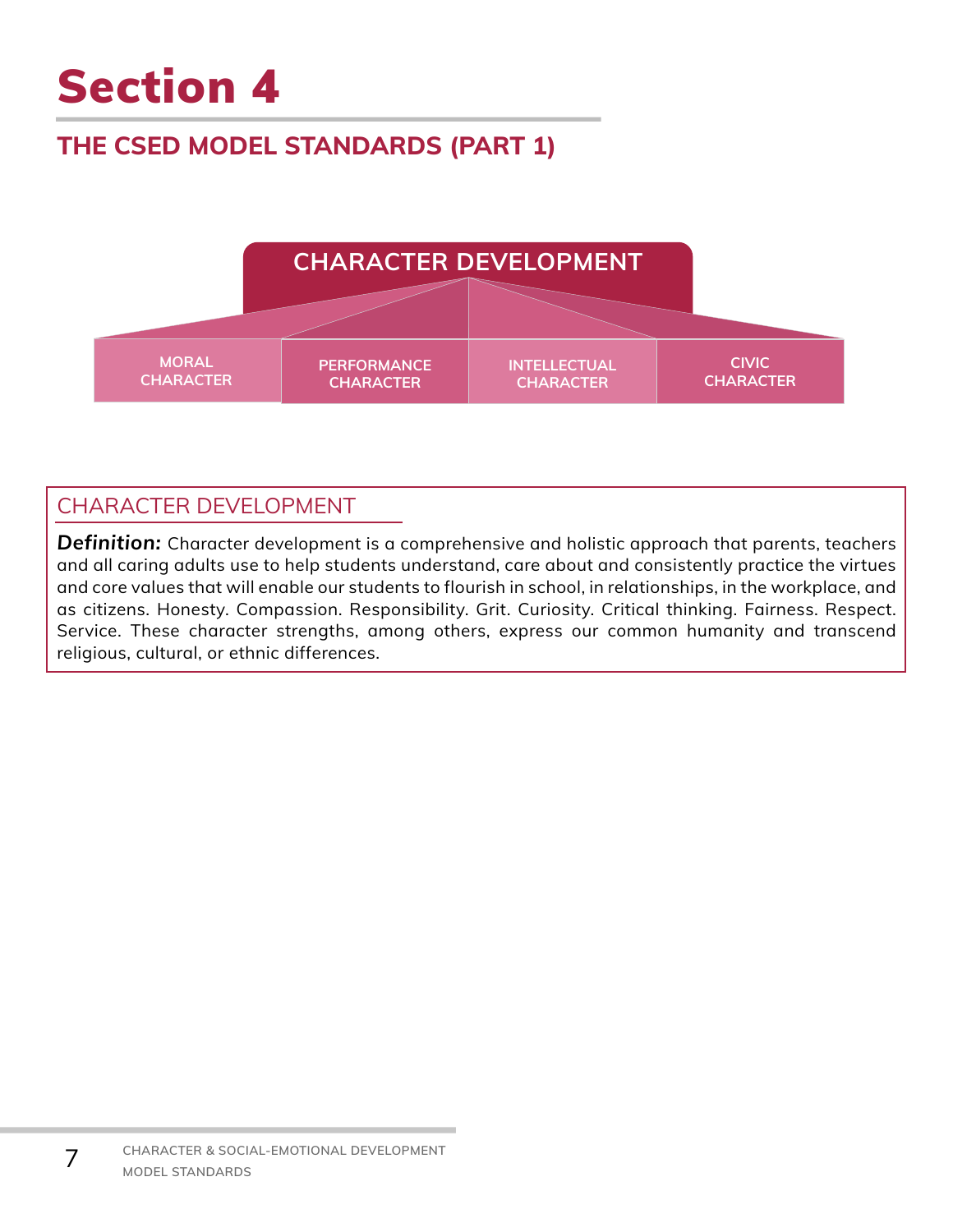## MORAL CHARACTER

*Definition:* Moral character is the character strengths of honesty and integrity, caring and compassion, gratitude, and the courage to take initiative.

*Outcomes:* All students demonstrating the habits and virtues of honesty and integrity, the compassion to never underestimate the power of a smile, a kind word, a listening ear, or the smallest act of caring for others who may need their help and support, to be grateful to people (and places) that nourish their talents and spirit, to use their leadership and "courage muscle" to stand up for what is fair and right.

### *A. Know, understand, and practice the character strengths of honesty and integrity, caring and compassion, gratitude, and the courage to take initiative*

#### Grades K-2, ages 5-7

- **1.** Understand what being honest means and why honesty is a character strength
- **2.** Understand what stealing is and why stealing is wrong
- **3.** Understand what cheating is and why cheating is wrong (e.g., copying answers, giving answers to a friend, getting someone else to do your work for you)
- **4.** Understand why keeping a promise is a character strength
- **5.** Understand why caring and being concerned for the well-being of others is a character strength

**6.** Understand what gratitude is (the ability to recognize and express appreciation) and why practicing gratitude is a character strength

#### Grades 3-5, ages 8-10

- **1.** Explain what it means for a person to act with integrity (e.g, "walk their talk")
- **2.** Understand what it means to be trustworthy and how you earn someone's trust
- **3.** Understand and explain the expression "I have the courage to stand up for what is wrong or unfair"
- **4.** Offer examples of caring and compassionate behaviors (at home, in school, in the community)
- **5.** Offer examples of when you expressed gratitude to another person

#### Grades 6-8, ages 11-13

- **1.** Understand and explain why "white lies" often lead to bigger lies
- **2.** Understand and explain why it's important to do the right thing, even when no one is looking
- **3.** List and explain the reasons why people sometimes lie, steal, or cheat (e.g., "everybody is doing it")
- **4.** Understand and explain why the expression "to get along, go along" may prevent some people from being an "active bystander"
- **5.** Understand and explain why caring (and helping others) should never be motivated by the likelihood of being recognized or rewarded for your help or support
- **6.** List and explain the reasons why people sometimes do not care or help others
- **7.** List and explain the reasons why people sometimes do not express their appreciation and gratitude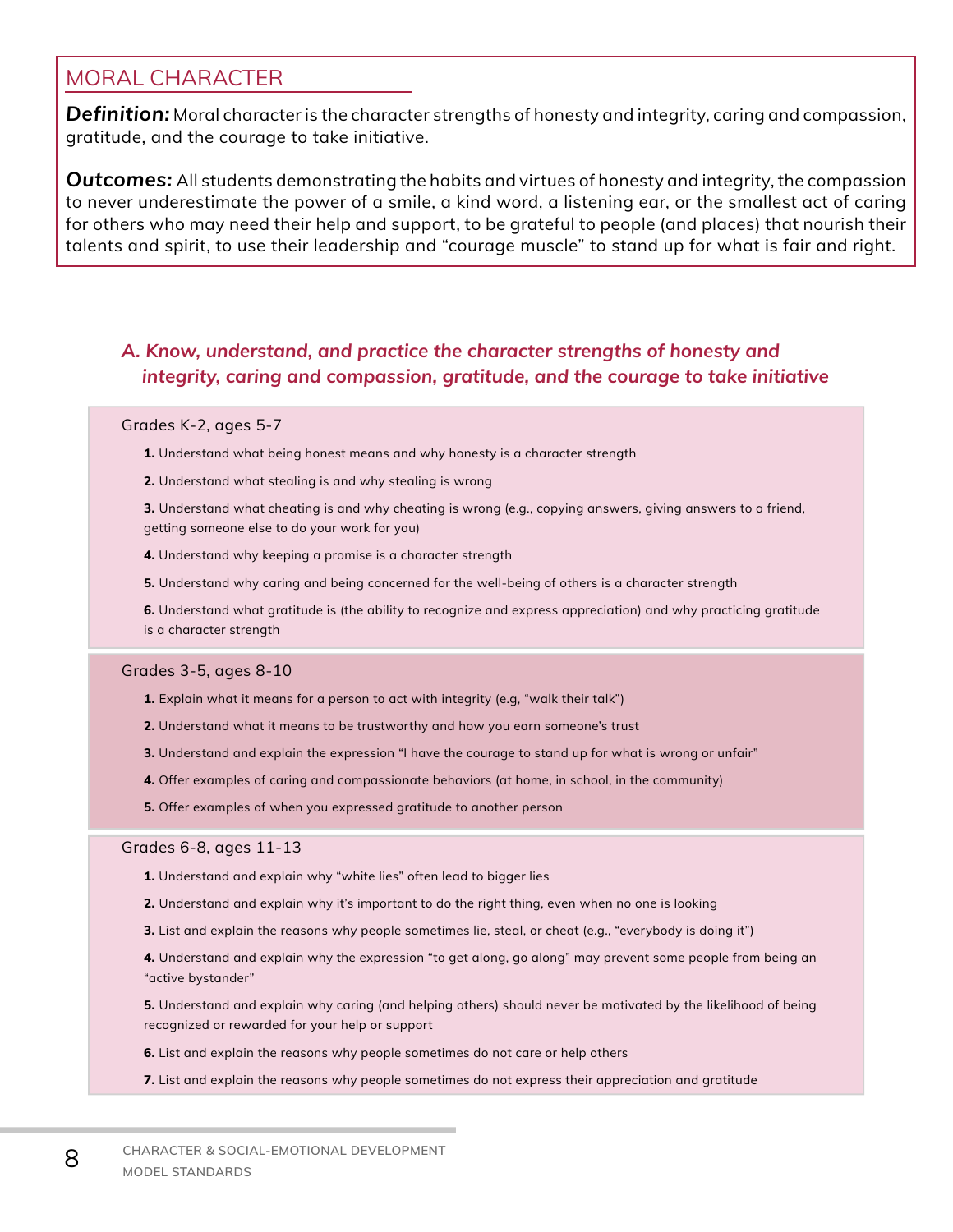**1.** Explain what it means to be a "person of integrity"

**2.** Explain the reasons why "trustworthiness" is essential in schools, in the workplace, government, communities, sports, friendships, etc.)

**3.** Present research on the concept of moral courage (taking action for ethical reasons despite risk or fear of negative consequences)

**4.** Understand why compassion is a character strength (e.g., compassion involves noticing and emotionally reacting to another person's pain in some way that helps to ease or alleviate the pain)

**5.** Understand why it is important to show compassion for people outside your circle of friends or community including those who may live in another part of the world

**6.** Understand how gratitude holds together and strengthens relationships (among family and friends, at school, in the workplace, etc.)

### *B. Apply and demonstrate the character strengths of honesty and integrity, caring and compassion, gratitude, and the courage to take initiative*

#### Grades K-2, ages 5-7

- **1.** Describe a time when you demonstrated honesty as a character strength
- **2.** Describe a time when you kept your promise, even if it was difficult to do so
- **3.** Share an example of when you practiced caring as a character strength
- **4.** Share an example of when you practiced gratitude as a character strength

#### Grades 3-5, ages 8-10

- **1.** Provide an example of a friend or role model who demonstrates honesty
- **2.** Provide an example of a friend or role model who demonstrates integrity and trustworthiness
- **3.** Provide an example of a friend or role model who "stood up" for what he or she thought was wrong or unfair
- **4.** Provide an example of a friend or role model who demonstrates caring and compassion
- **5.** Provide an example of a friend or role model who demonstrates gratitude

#### Grades 6-8, ages 11-13

9

**1.** Write about a time when you persuaded a friend to not lie, steal, or cheat

**2.** Write about a time when you did the right thing, even when no one was looking (i.e., a time when you chose "the harder right over the easier wrong")

- **3.** Provide an example of a time when you demonstrated the courage of an active bystander
- **4.** Provide an example when you helped others who needed your support and care
- **5.** Provide an example of a time when you expressed your gratitude to someone beyond your family and friends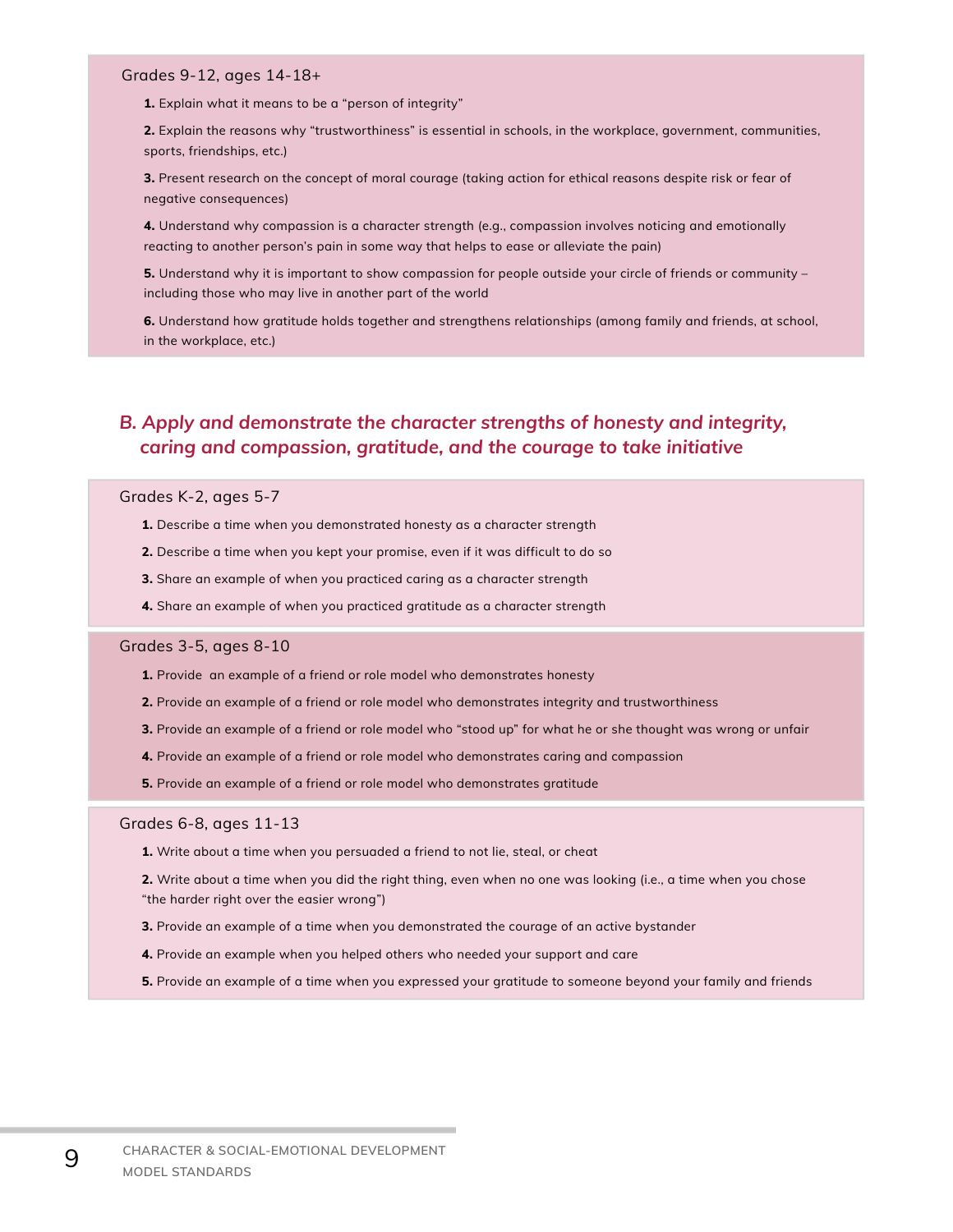**1**. Present evidence that being a "person of integrity" is core to your self-identity

**2.** Share with a younger person who looks up to you about a time when you "did the right thing" even though there was peer pressure to do otherwise

**3**. Present evidence that caring and showing compassion for others is core to your self-identity

**4.** Write a letter (to a mentor, teacher, coach, or neighbor) that expresses your gratitude for how he or she has helped you, motivated and inspired you, and how this person has made a significant difference in your life

- The **School for Ethical Education** offers professional development opportunities for secondary teachers who seek to inspire their students to act with integrity.
- The **International Center for Academic Integrity** combats cheating, plagiarism, and academic dishonesty through research and dissemination.
- The **Caring Schools Network**, based at Harvard University, focuses on creating a school culture where children care for others and the common good.
- The **Greater Good Science Center** at the University of California-Berkeley has created a strengthsbased gratitude curriculum for middle and high school students.
- **• Training Active Bystanders** is a non-profit organization that equips young people with the competencies to take action when they witness something they feel is unfair, wrong, or troubling.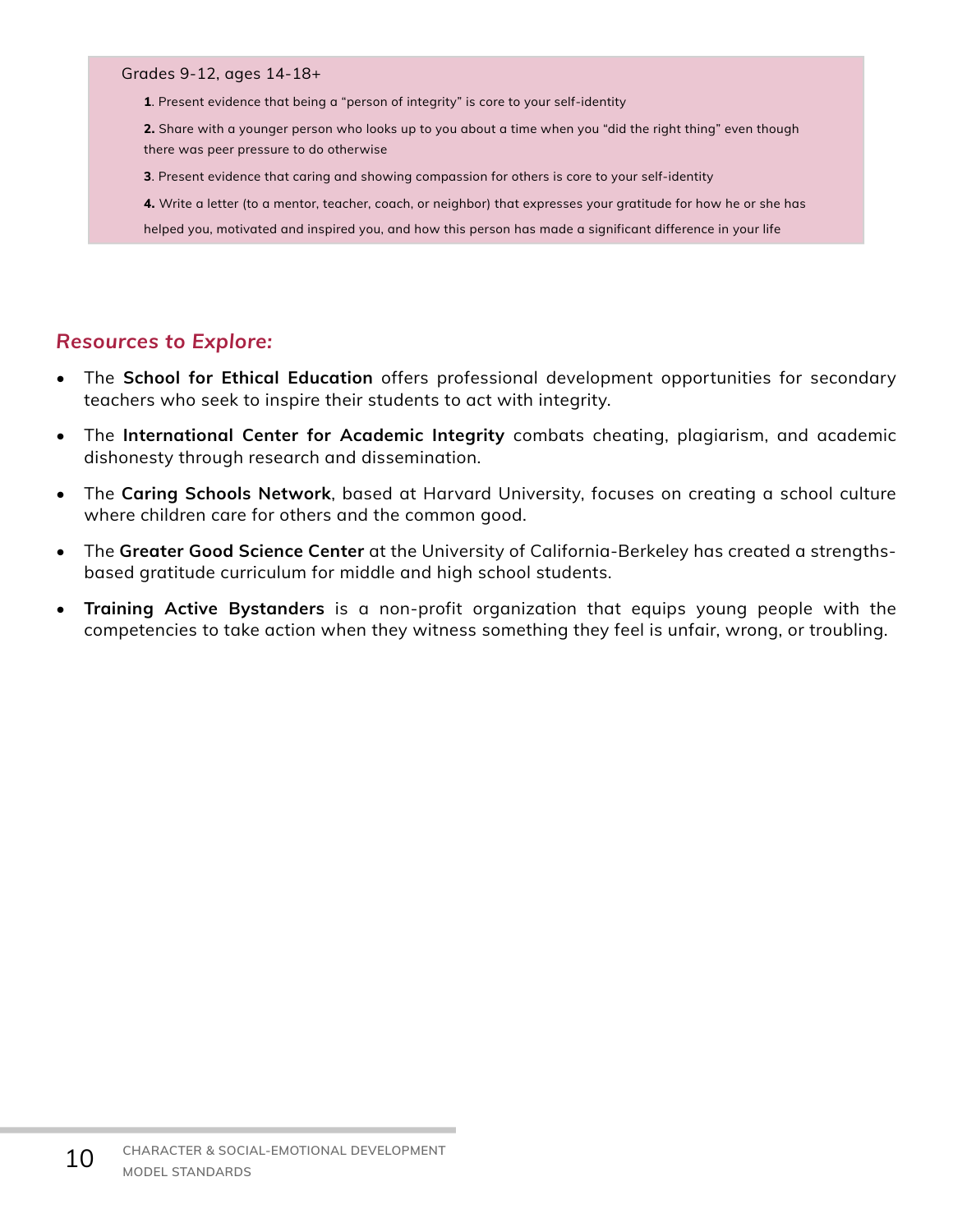## PERFORMANCE CHARACTER

*Definition:* Performance character is the character strengths of self-discipline, responsibility, goal setting, and grit.

*Outcomes:* All students demonstrating the habits and virtues to always give their best effort because there are no short cuts to any place worth going, to be seen by others as trustworthy, dependable and reliable, to become their "best possible self" by showing the passion and perseverance toward a noble goal that will require them to get outside their comfort zone.

## *A. Know, understand, and practice the character strengths of self-discipline, responsibility, goal setting and grit*

#### Grades K-2, ages 5-7

**1.** Understand how forming positive habits develops a person's self-discipline

**2.** Explain willpower (e.g., learning to say no to your immediate impulses)

**3.** Understand how a person demonstrates responsibility (finishing what you start, putting things away, being on time)

**4.** Explain why it is important for everyone to set goals

#### Grades 3-5, ages 8-10

**1**. Explain how he or she demonstrates self-discipline (the ability to forgo instant and immediate gratification for a larger goal or commitment)

**2.** Explain why responsibility is an important character strength (e.g., being dependable, reliable, and conscientious)

**3.** Explain why it is a character strength to take responsibility for your behavior and conduct, rather than offer or make excuses

**4.** Learn the five steps to setting goals (specific, challenging, self-commit, create daily reminders, seek feedback and support)

**5.** Define grit (e.g., perseverance and passion for a long-term goal)

#### Grades 6-8, ages 11-13

**1.** Explain a personal commitment you have made to improve your self-discipline (e.g., planning and managing your time, orderliness, being kind, etc.)

**2**. Describe three core responsibilities you want others to hold you accountable for

**3**. Explain a time when you took responsibility for your mistakes

**4.** Explain a time when you took responsibility for your words and actions

**5.** Explain why goal setting is a character strength

**6.** Describe a role model who demonstrates a positive attitude, effort, and grit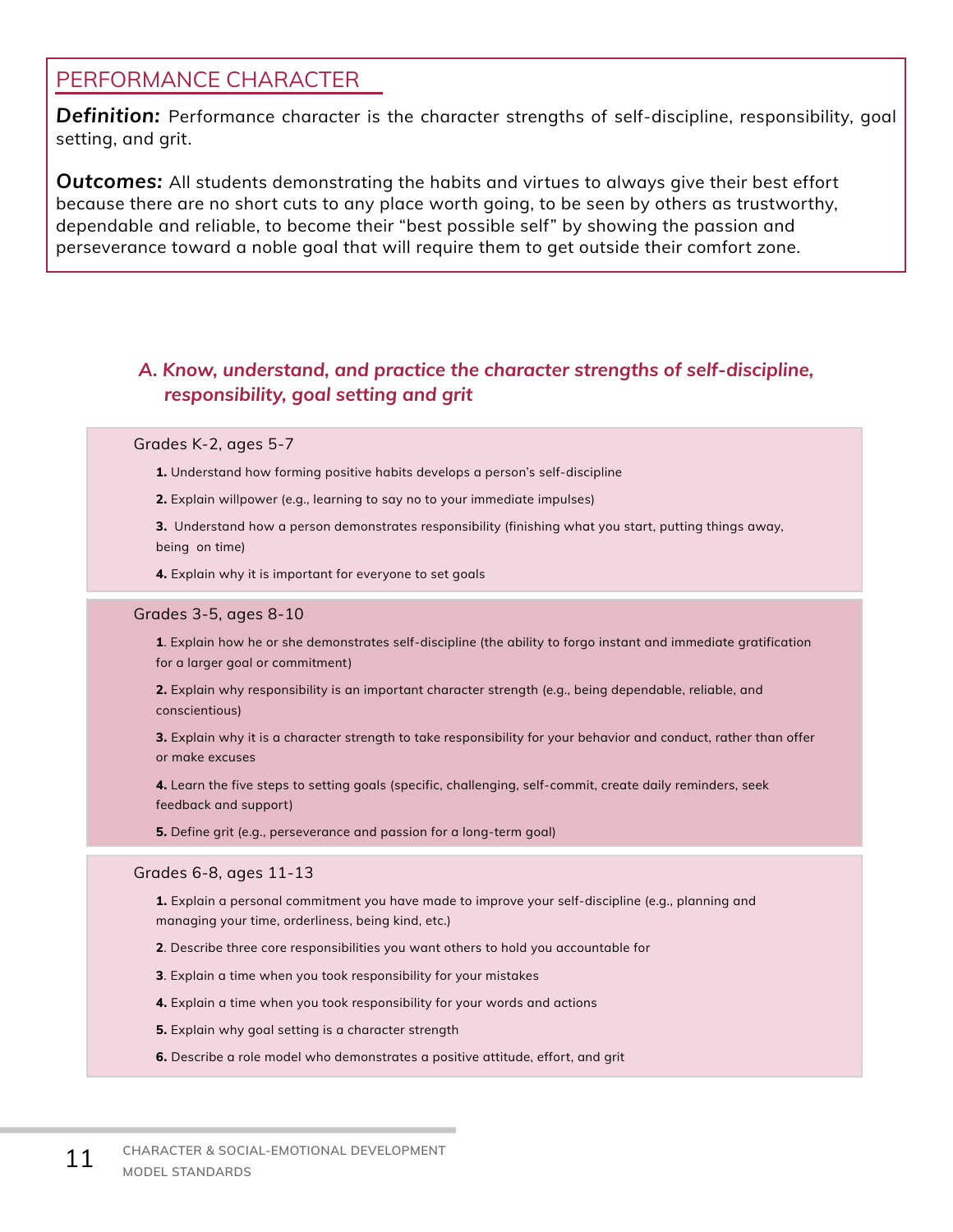**1.** Explain how you are taking charge of yourself, rather than merely following the rules established by your family or school

- **2**. Give an example of a habit you have developed because you wanted to become a better person
- **3.** Explain the relationship between being responsible and a person's reputation
- **4.** Understand how establishing personal goals creates the motivational energy to achieve that goal
- **5.** Explain a time when you had a "setback" but your grit kept you motivated
- **6.** Understand that you can control only two things: (1) your attitude; and, (2) your effort

### *B. Apply and demonstrate the character strengths of self-discipline, responsibility, goal setting and grit*

#### Grades K-2, ages 5-7

- **1.** Offer examples when you show willpower (e.g., learning to say no to your immediate impulses)
- **2.** Give an example of a positive habit that has helped you develop self-discipline
- **3.** Provide evidence that you consistently demonstrate responsibility
- **4.** Give an example of a goal you have set for yourself

#### Grades 3-5, ages 8-10

**1.** Provide an example of a friend or role model who demonstrates self-discipline (the ability to forgo instant and immediate gratification for a larger goal or commitment)

**2**. Provide an example of a friend or role model who is dependable, reliable, and conscientious (responsible)

**3**. Explain a time when you took responsibility for your behavior and conduct, rather than offering or making excuses

**4.** Provide an example of a role model who demonstrates grit (perseverance and passion for a long-term goal)

#### Grades 6-8, ages 11-13

**1.** Give examples from your own life to exemplify the expression "first we form habits, then our habits form us"

**2**. Present evidence to explain how other people depend on you to be responsible (at home, in school, among friends, sports or clubs)

**3.** Provide evidence that you have integrated the five steps to a personal goal (specific, challenging, selfcommit, create daily reminders, seek feedback and support)

- **4**. Explain a time when you did not take responsibility for your mistakes
- **5**. Explain a time when you did not take responsibility for your words and actions
- **6**. Present evidence to demonstrate your grit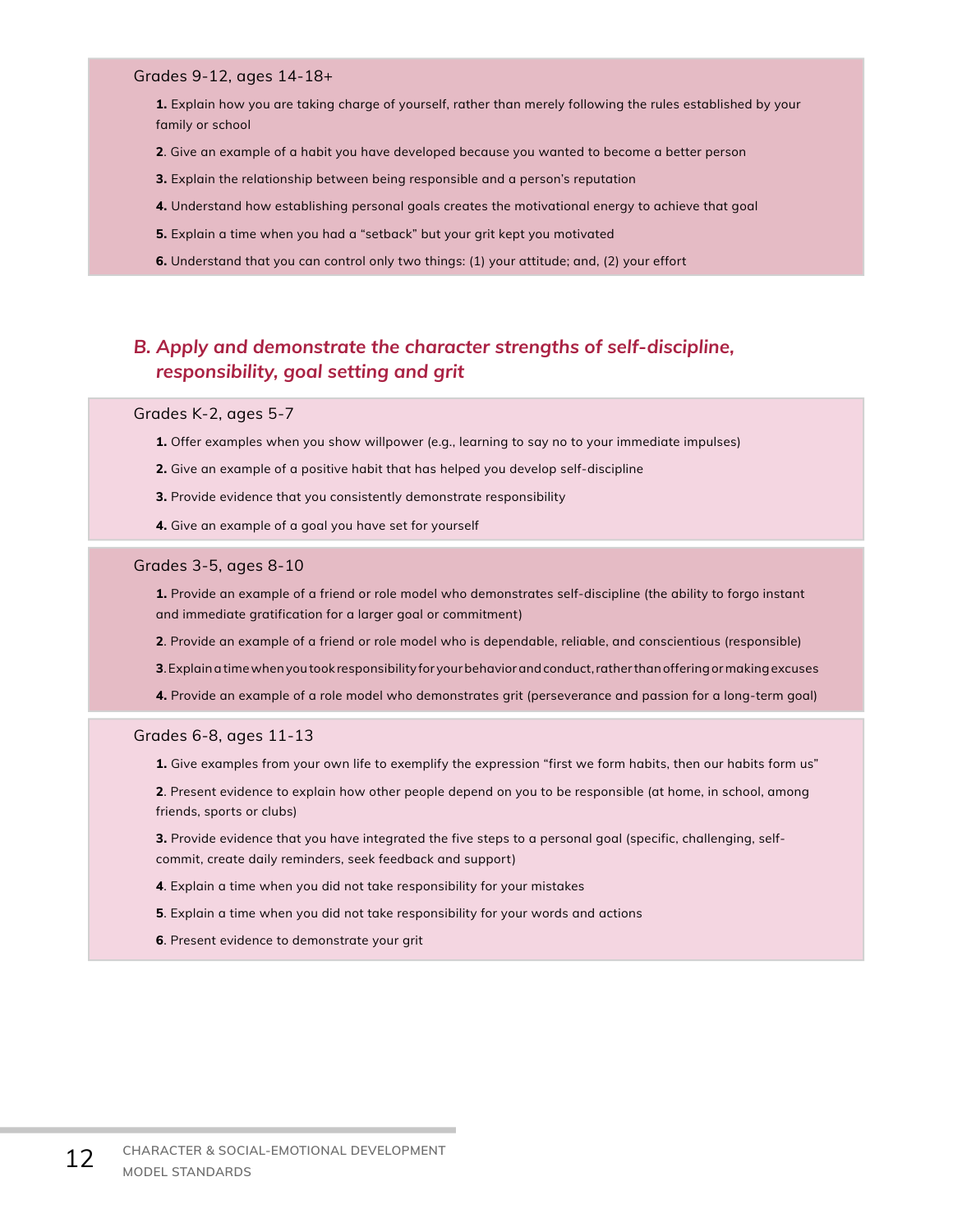**1.** Give examples from personal experience that exemplify the expression "self-discipline is about keeping promises to yourself"

**2.** Explain to someone who looks up to you about a positive habit you have developed or a negative habit you changed

**3**. Explain a time when you persuaded someone else to be responsible

**4**. Present an example of your best work that you created for intrinsic, self-defining reasons (compared to wanting a particular grade or passing a class)

**5.** Explain to someone who looks up to you how setting goals has helped you improve or enhance a particular character strength

**6.** Explain how you helped a friend or family member be "gritty" (to show perseverance and passion for a long-term goal)

**7.** Explain a time when you took ownership of your attitude and effort, even when others around you were not

- The publication **Smart and Good High Schools**, by Thomas Lickona and Matt Davidson, includes groundbreaking research on performance character.
- **• Character Lab**, founded by Professor Angela Duckworth at the University of Pennsylvania, equips parents and educators to foster grit in children, among other character strengths.
- **• Character Counts** is a non-profit organization that focuses on six pillars of character. Responsibility is one of the six pillars.
- **• AthleteAssessments**, founded by 3x Olympic medalist Bo Hanson, emphasizes how participating in sports develops a young person's performance character.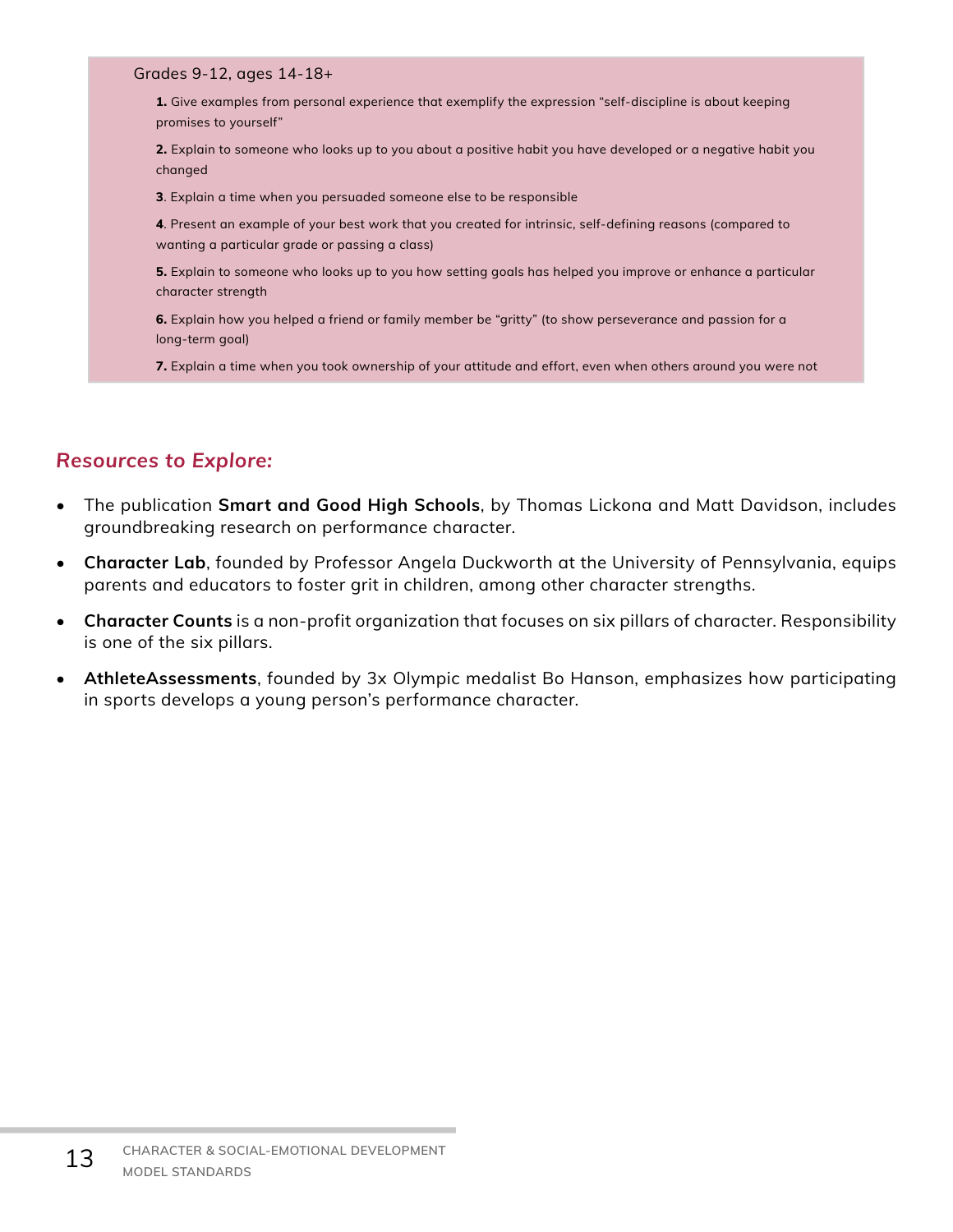## INTELLECTUAL CHARACTER

*Definition:* Intellectual character is the character strengths of curiosity, carefulness, intellectual autonomy and humility, open-mindedness, critical thinking.

*Outcomes:* All students demonstrating the virtues and habits of mind to be critical thinkers who ask great questions and are curious about learning new things, to strive for accuracy and avoid being sloppy or careless, to think independently and learn from their mistakes, to make reasoned judgments after objectively analyzing pertinent facts and information, and to be creative and practice "outside the box" thinking.

## *A. Know, understand, and practice the character strengths of curiosity, carefulness, intellectual autonomy and humility, open-mindedness, and critical thinking*

#### Grades K-2, ages 5-7

- **1.** Describe what it means to be curious
- **2**. Understand why it is important for learners to avoid being sloppy or careless
- **3.** Recognize different approaches to problem-solving

#### Grades 3-5, ages 8-10

**1.** Describe why it is important for learners to be curious

**2.** Understand the skills (being prepared, focused effort, diligent practice, attention to detail, etc.) that enable someone to acquire or polish a skill

**3.** Recognize that making mistakes is an unavoidable part of learning ("failing forward")

#### Grades 6-8, ages 11-13

- **1.** Assess and recognize his or her own intellectual character strengths and weaknesses
- **2.** Identify individuals, fiction and real, past and present, who exemplify the different intellectual character strengths in a concrete and compelling manner.

**3.** Recognize and understand why the intellectual character strengths are not innate (something you are born with) but can be developed with practice and support

- **4.** Understand what it means to be an "active listener" (e.g., intellectual humility)
- **5.** Understand the difference between facts and opinions (or feelings)

#### Grades 9-12, ages 14-18+

- **1.** Explain why it is important to cultivate a life-long love of learning, wisdom and truth
- **2.** Recognize how critical thinking skills are useful both inside and outside the classroom
- **3.** Learn how to make a reason judgment after analyzing data, facts, and information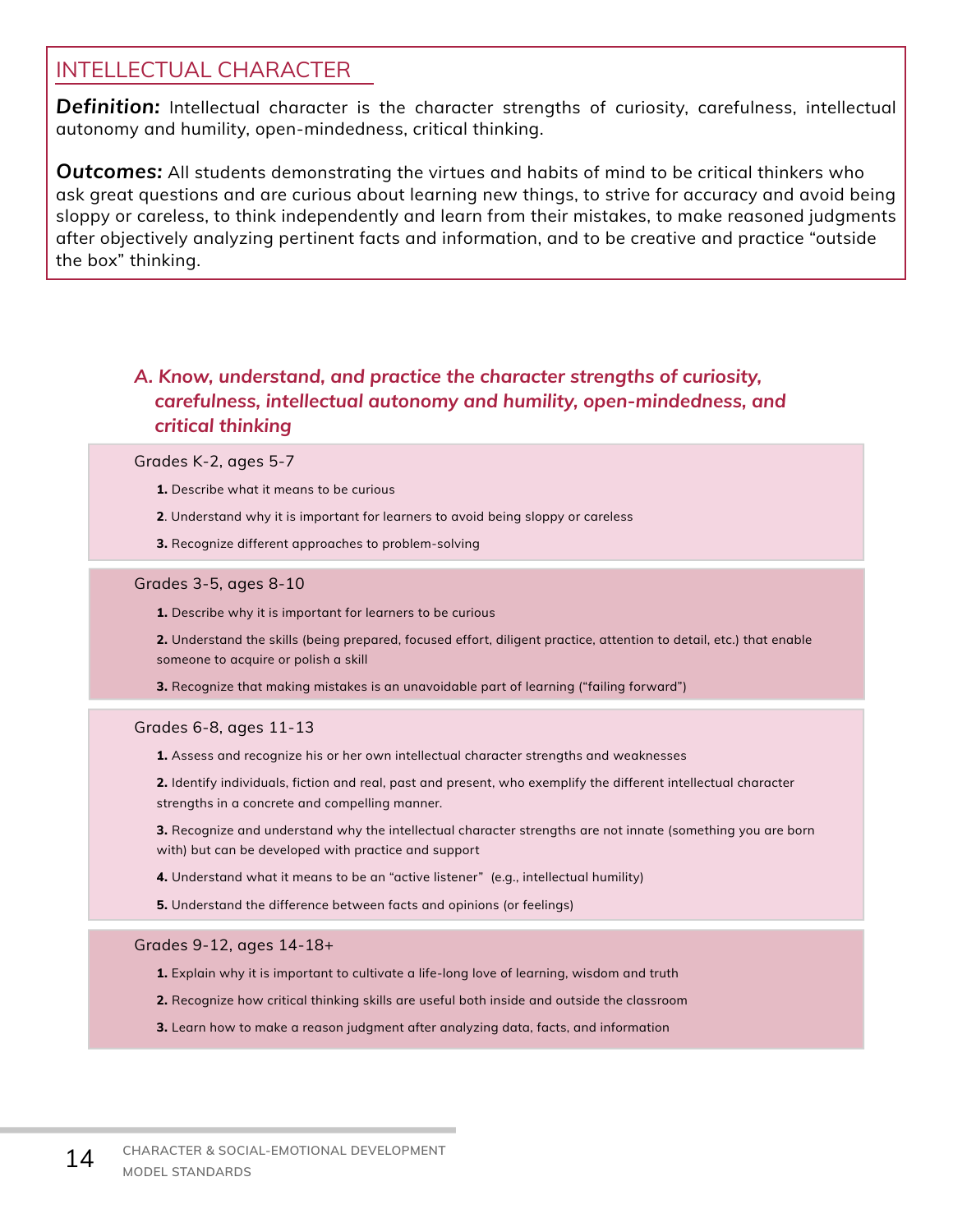### *B. Apply and demonstrate the character strengths of curiosity, carefulness, intellectual autonomy and humility, open-mindedness, and critical thinking*

#### Grades K-2, ages 5-7

- **1.** Demonstrate genuine curiosity related to learning something new
- **2.** Practice steps and "mental habits" to avoid being sloppy or careless
- **3.** Apply different problem-solving approaches

#### Grades 3-5, ages 8-10

**1.** Explain how a particular historical or contemporary person practiced curiosity

**2.** Provide evidence that he or she has intentionally worked to strengthen a particular intellectual skill (diligence, attention to detail, etc.)

- **3.** Share a time when he or she has made a mistake and learned from the experience
- **4.** Demonstrate the ability to analyze data, facts, and information

#### Grades 6-8, ages 11-13

**1.** Present evidence to demonstrate how he or she has strengthened and improved one intellectual character strength through intentional effort and practice.

- **2.** Practice and receive feedback on the ability to be an "active listener"
- **3.** Create a portfolio of projects and assessments that demonstrates both active-learning and open-minded thinking
- **4.** Compare and contrast perspectives and defend a position (e.g., intellectual autonomy)

#### Grades 9-12, ages 14-18+

- **1.** Engage in self-directed, independent research motivated by his or her curiosity
- **2.** Present evidence to demonstrate his or her intrinsic motivation to cultivate a life-long love of learning, wisdom, and truth

**3.** Generate innovative ideas using various creative thinking techniques (brainstorming, mind-mapping, combining divergent approaches, etc.)

- **• Intellectual Virtues Academy**, a middle school based in Long Beach, CA., is co-founded by Dr. Jason Baehr. Who has written an inspiring book on intellectual character for teachers and school leaders **(access the book here).**
- **• Academy of Inquiry-based Learning** is a great source to learn about inquiry-based learning and its relationship to the intellectual character strengths.
- **• Visible thinking**, an approach to learning developed by Professor Ron Ritchhart at Project Zero (based at Harvard), is also critical to learning more about intellectual character strengths.
- **• Center for Character and Citizenship**, based at the University of Missouri-St. Louis, published Revitalizing Math Learning in America. The publication emphasizes the importance of K-8 students developing intellectual character.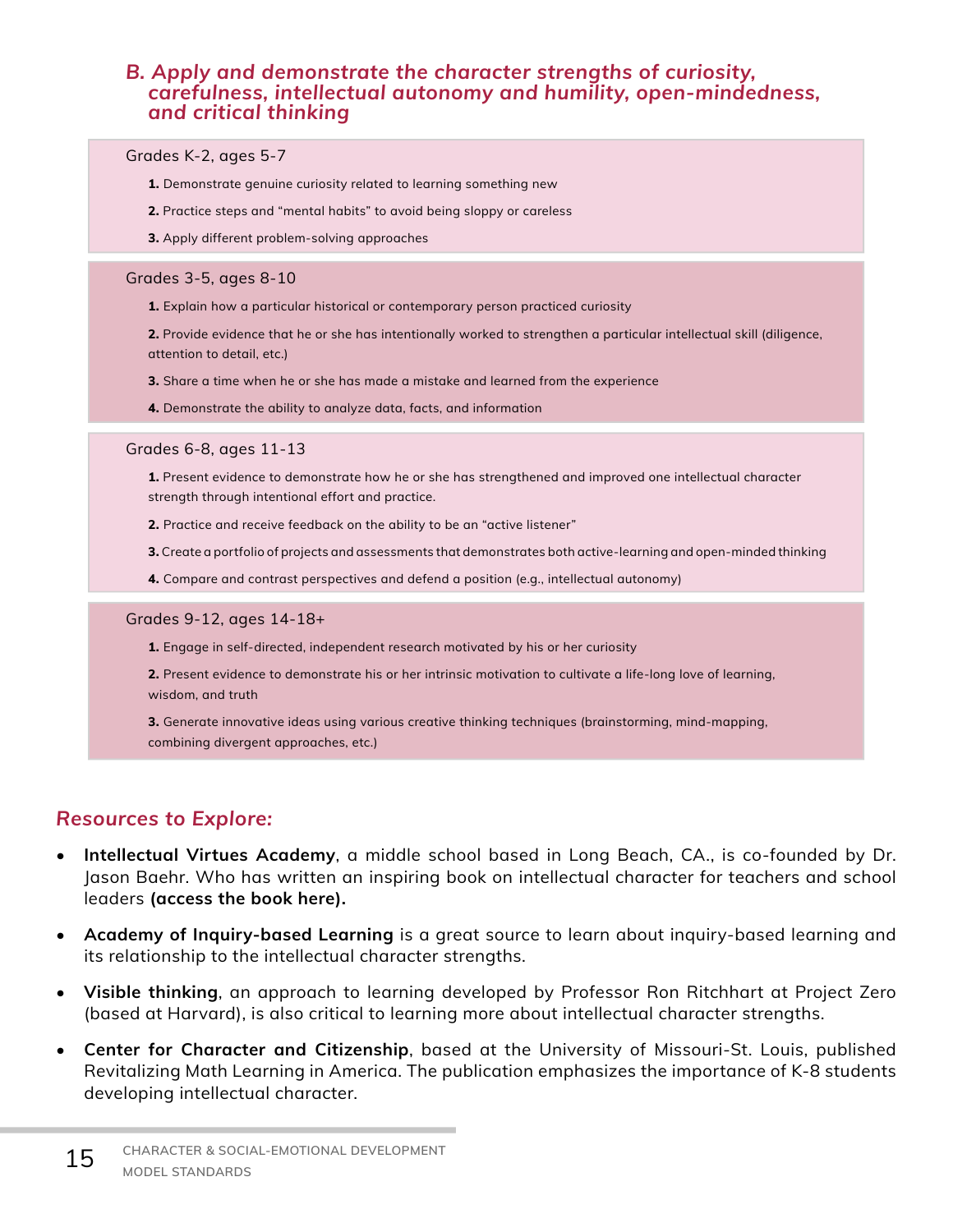## CIVIC CHARACTER

*Definition:* Civic character is the character strengths of fairness, respect, volunteering and contributing to the common good.

*Outcomes:* All students demonstrating the virtues and habits to know the difference between what is fair or unfair, to respect the rule of law, to treat all people with respect, courtesy and dignity (especially individuals from different cultures, religions or ethnicities), to regularly volunteer and serve others, to contribute their time and talents to the common good for intrinsic reasons (their own sense of purpose, care and concern for others, etc.).

## *A. Know, understand, and practice the character strengths of fairness, respect, volunteering and contributing to the common good*

#### Grades K-2, ages 5-7

- **1.** Understand why it is important to share, take turns, and follow rules (of a game, at home or school)
- **2.** Explain why it is important for everyone to be respectful, courteous and polite
- **3.** Explain what it means to follow the "Golden Rule"
- **4.** Describe what it means to be a volunteer (at home, school, in the community)

#### Grades 3-5, ages 8-10

**1.** Understand the idea of fairness and the consequences of not being fair, as it relates to breaking rules, playing favorites, or taking advantage of others

- **2.** Explain why there should be consequences for people who do not "play by the rules"
- **3.** Understand why using profanity, insults, and gestures is being disrespectful
- **4.** Explain why it is important for everyone to serve and contribute to their family, school, community, nation, globally

#### Grades 6-8, ages 11-13

- **1.** Explain why it is important for all citizens to respect authority by following the rules and laws
- **2.** Explain why friends have a responsibility to speak up or take action to prevent or stop others from engaging in disrespectful, dangerous, harmful, or illegal conduct
- **3.** Explain how citizens can influence the democratic process (e.g., by voting)
- **4.** Explain why protest and civil disobedience are essential to the democratic process
- **5.** Explain what community service entails
- **6.** Explain what the "common good" means and offer examples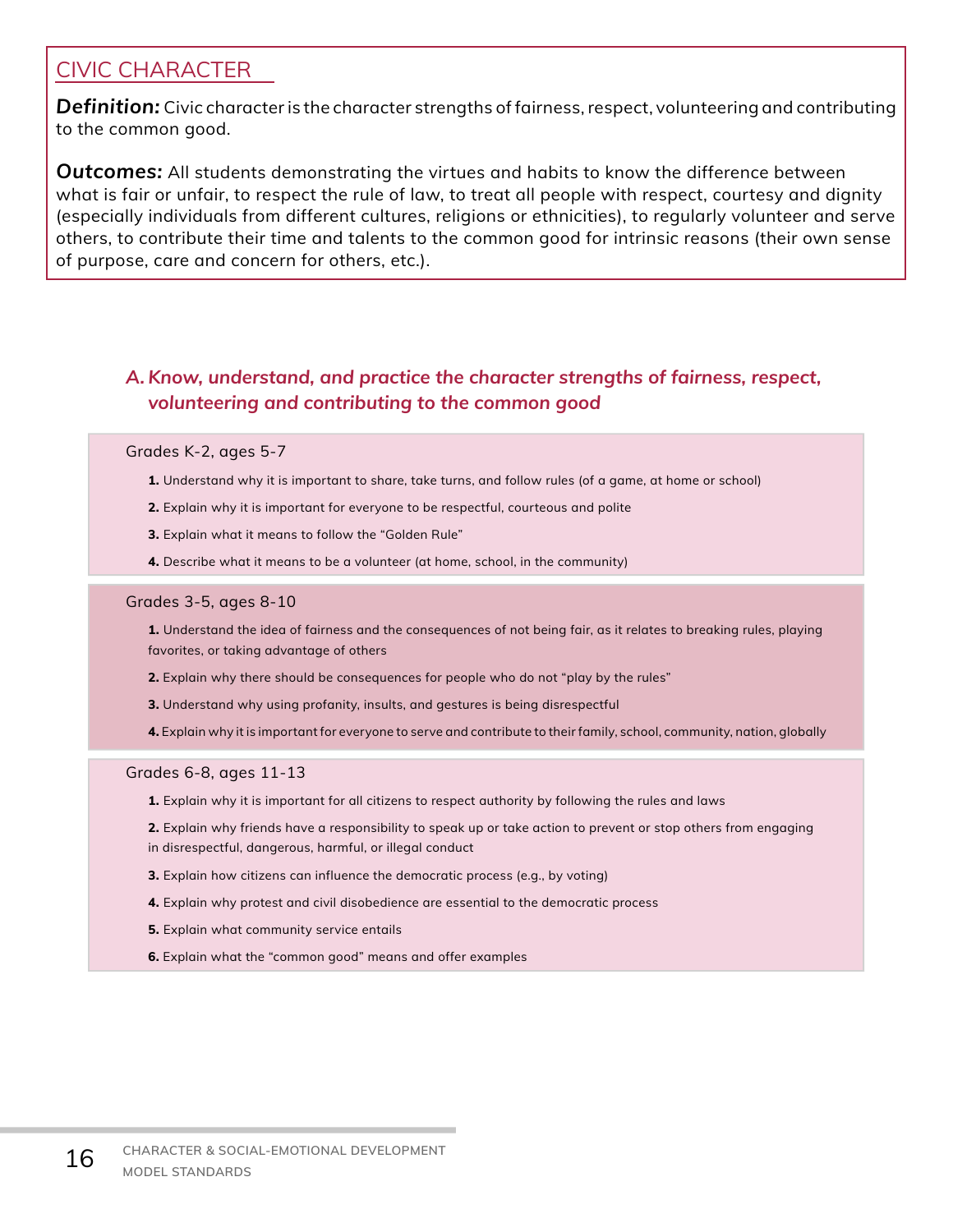**1.** Describe an unfair situation – at school, in the community, nationally, worldwide – and what can be done to create a more just remedy

- **2**. Explain the difference between respect and obedience
- **3.** Understand why respect is based on the premise that all people should be treated with dignity
- **4.** Identify the rights and responsibilities of citizens embodied in the U.S. Constitution and Bill of Rights
- **5.** Explain the difference between complaining and being committed to making a change
- **6.** Explain why a particular local, regional, national or global issue or cause has personal relevance or meaning to you
- **7.** Explain why it is important for all citizens to participate in the democratic process

### *B. Apply and demonstrate the character strengths of fairness, respect, volunteering and contributing to the common good*

#### Grades K-2, ages 5-7

- **1.** Demonstrate the ability to share, take turns and follow rules (of a game, at home or school)
- **2.** Demonstrate the ability to be respectful, courteous and polite
- **3.** Share with family, teachers and friends a time when the "Golden Rule" inspired you to change your behavior
- **4.** Share with family, teachers and friends the ways in which you volunteer at home, school, and in the community

#### Grades 3-5, ages 8-10

- **1.** Describe how a role model exemplifies fairness
- **2.** Describe how a role model exemplifies respect
- **3.** Explain how the school culture emphasizes/ reinforces fairness as a character strength
- **4.** Explain how the school culture emphasizes/reinforces respect as a character strength
- **5.** Share a time when you avoided being unfair by making a different decision
- **6.** Describe how a role model volunteers and contributes to the common good

#### Grades 6-8, ages 11-13

- **1.** Explain why some citizens do not respect authority or obey rules and laws
- **2.** Describe how a role model challenged an unjust law
- **3.** Share a time when you spoke up or took action to prevent friends from engaging in disrespectful, dangerous, harmful, or illegal conduct
- **4.** Share a time when you spoke up or took action to encourage friends to be respectful
- **5.** Create a portfolio of volunteer activities that includes what you learned from your service opportunities
- **6.** Describe how a role model actively participates in the democratic process (either as an elected official or in another capacity)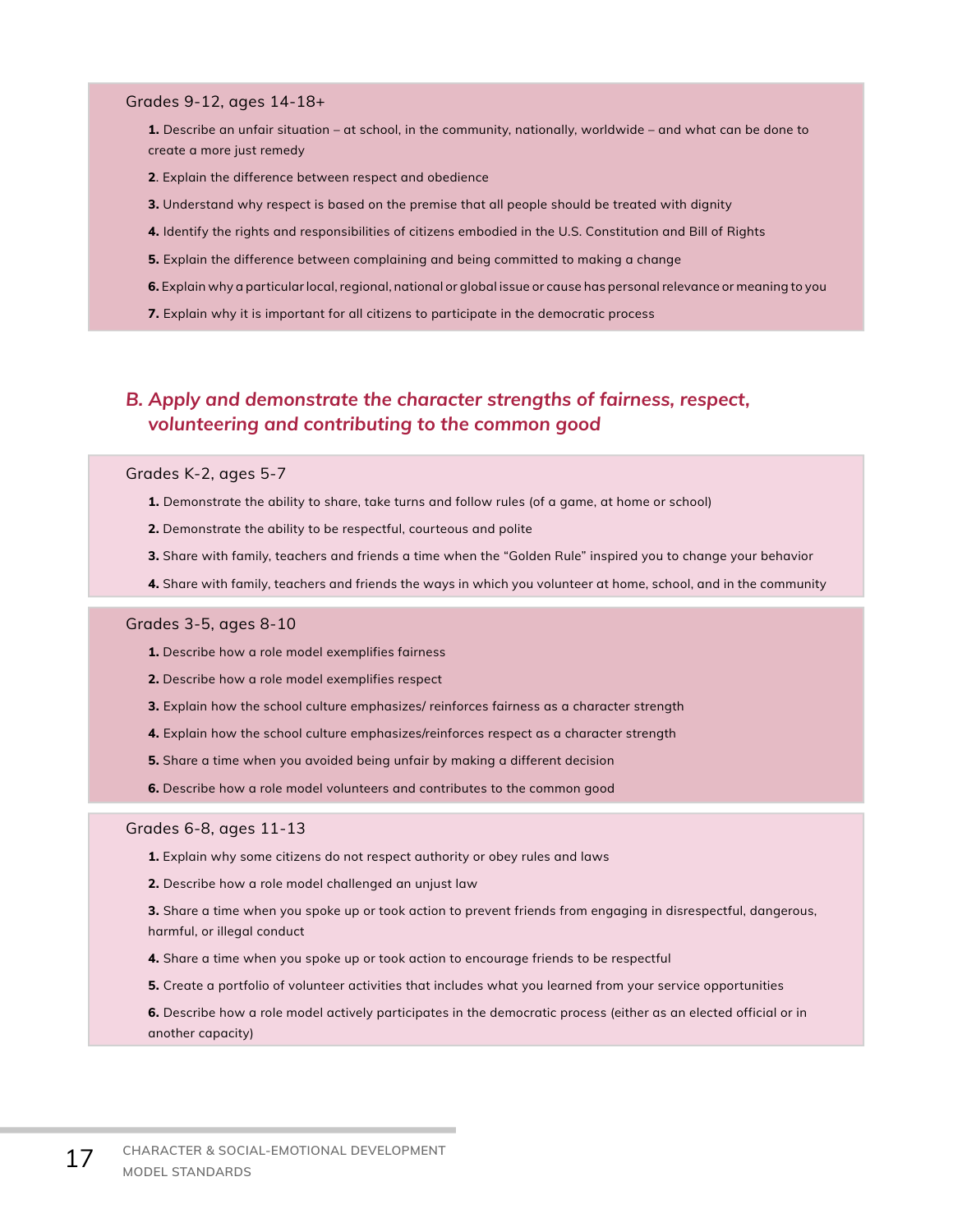**1.** Explain a time when you displayed the courage to defend and stand up for an individual or a group of people being treated unfairly

**2.** Present evidence to demonstrate your ability to consistently treat all people with dignity

**3.** Document when you sacrificed your personal time to volunteer and serve others

**4.** Present evidence that explains how you sought to influence the democratic process by attending a public meeting on a particular issue, writing to a public representative, writing or educating others about a topic or issue you care deeply about

**5.** Describe a crucible moment when you realized you have to take responsibility, as a citizen, to strengthen the common good

- **• iCivics** is the nation's largest provider of civic education curriculum.
- **• Center for Information and Research on Civic Learning and Engagement** (CIRCLE), based at Tufts University, focuses on strategies to inspire K-12 students to participate in the democratic process.
- **• Facing History and Ourselves** equips teachers with the tools and strategies to help students become thoughtful, responsible citizens.
- **• Center for Civic Education** offers a wide range of programs for schools and communities.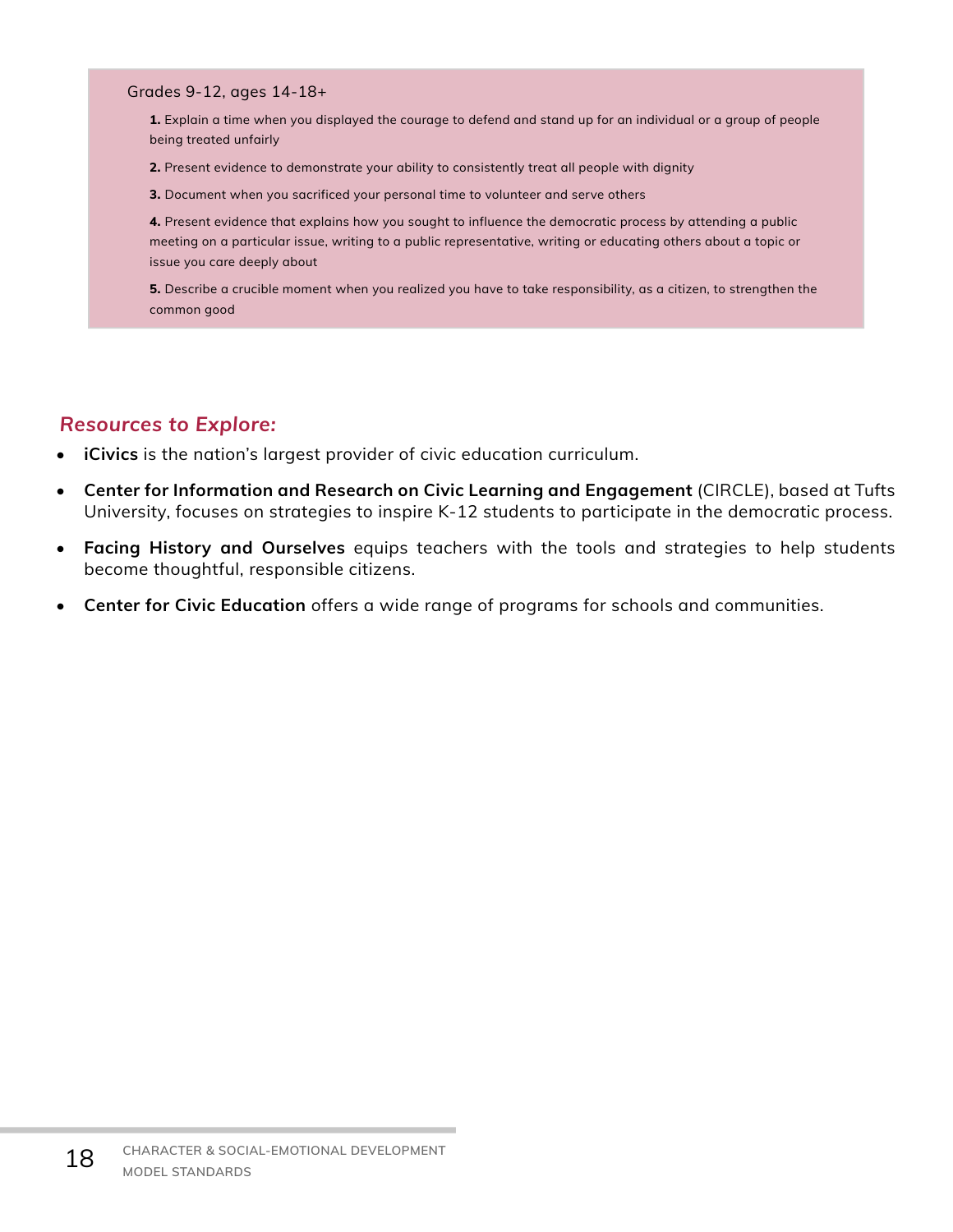# **THE CSED MODEL STANDARDS (PART 2)**



## SOCIAL-EMOTIONAL DEVELOPMENT

*Definition:* Social-Emotional Development refers to the process through which individuals learn and apply a set of social, emotional, and behavioral skills required to succeed in school, in relationships, in the workplace, and as citizens. Ideally, social-emotional development engages families, schools, and communities working together to model and develop the skills our children need to understand and manage emotions, feel and show empathy for others, establish and maintain positive relationships, and make responsible decisions.6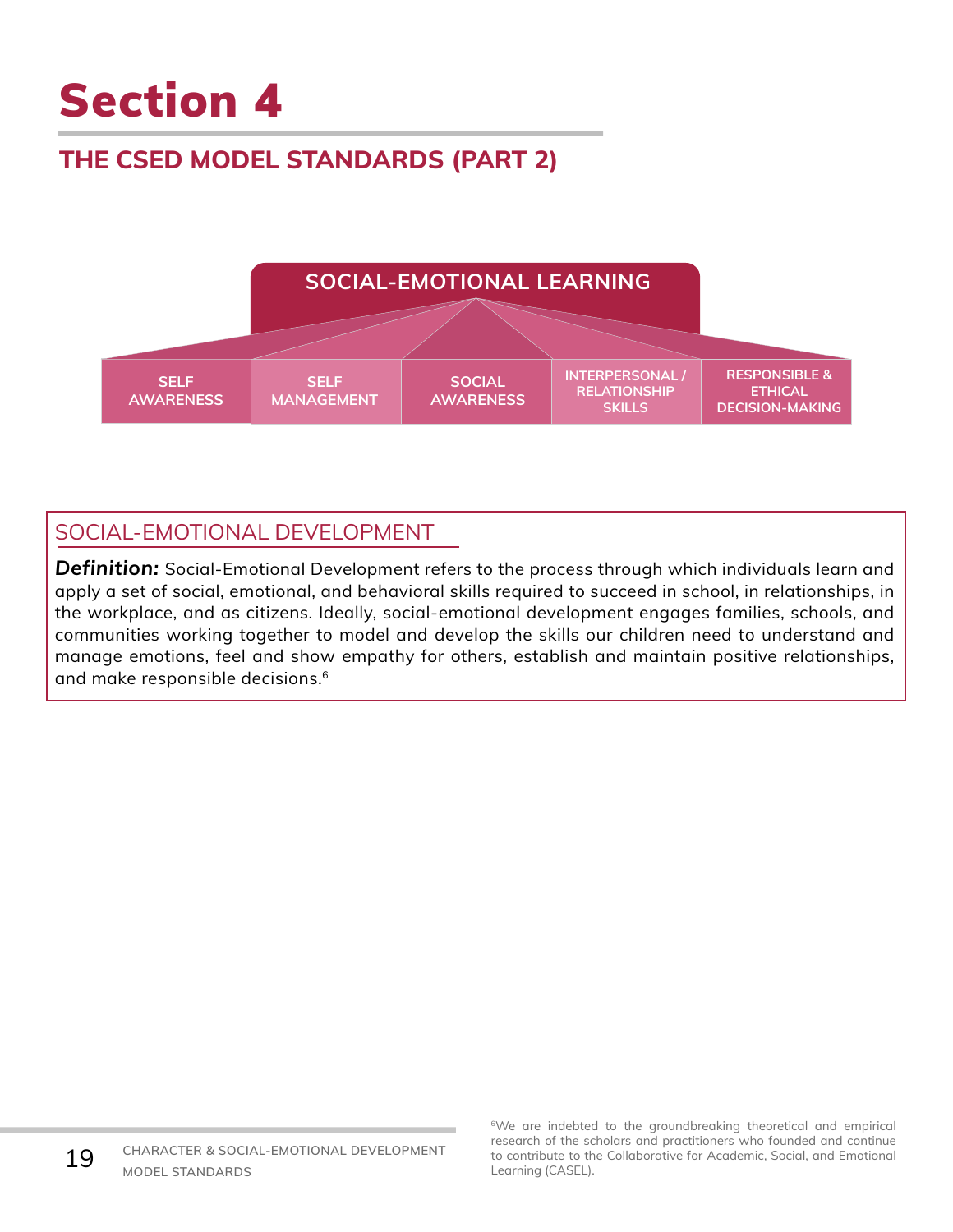## SELF-AWARENESS

*Definition:* Self-awareness is the ability to recognize, understand, and express your own thoughts, emotions, mindsets, and personal strengths, including how emotions can affect thoughts and actions.

*Outcomes:* All students demonstrating the ability to understand and express their own feelings, to recognize how their feelings can impact others, and to identify and develop what makes them special (their personal strengths).

## *A. Recognize, understand and express your own thoughts, emotions, mindsets, and personal strengths, including how emotions can affect thoughts and actions*

#### Grades K-2, ages 5-7

- **1.** Identify and name different emotions (e.g., positive emotions, negative emotions, intense emotions)
- **2.** Identify personal strengths (e.g., honesty, curiosity, listening)
- **3.** Develop an emotional vocabulary to describe your feelings (e.g., anxious, bored, confident, confused, disappointed, embarrassed, excited, frustrated, hopeful, hurt, ignored, joyful, lonely, mad, proud, rejected, scared, worried)
- **4.** Describe how your feelings influence and shape your thoughts and behaviors

#### Grades 3-5, ages 8-10

**1.** Understand and explain why different situations may set in motion or give rise to different emotions (e.g., learning something new or difficult, meeting someone new)

**2.** Recognize how your negative thoughts (e.g., "no one likes me") may distort or minimize the positive things about you (or around you)

**3.** Explain the ways in which you use and practice your personal strengths (e.g., your willingness to help others, your positivity)

**4.** Practice and apply "I feel" statements to express your emotions

#### Grades 6-8, ages 11-13

**1.** Describe how different thoughts, situations, and behaviors affect your feelings and emotions

**2.** Recognize your "stress moments" and why you feel anxious in these situations

**3.** Recognize the different physical cues that emerge during your reaction to negative emotions and stress (e.g., voice volume, tonal quality, shallow/rapid breathing, crossed arms, facial distortions, sweating)

**4.** Describe the techniques you use to challenge or refute your negative thoughts and feelings

**5.** Recognize the times when you exaggerate the severity or consequences of mistakes, embarrassing moments, failures, rejections and other negative events (e.g., "I can never face them again." "Everyone thinks I'm stupid.")

**6.** List and explain the different external supports you have used when feeling stressed or anxious (e.g., family, friends, teachers, neighbors)

**7.** Recognize situations that impair your judgment, make you unhappy, or lead you to engage in self-defeating, unhealthy, unethical or illegal conduct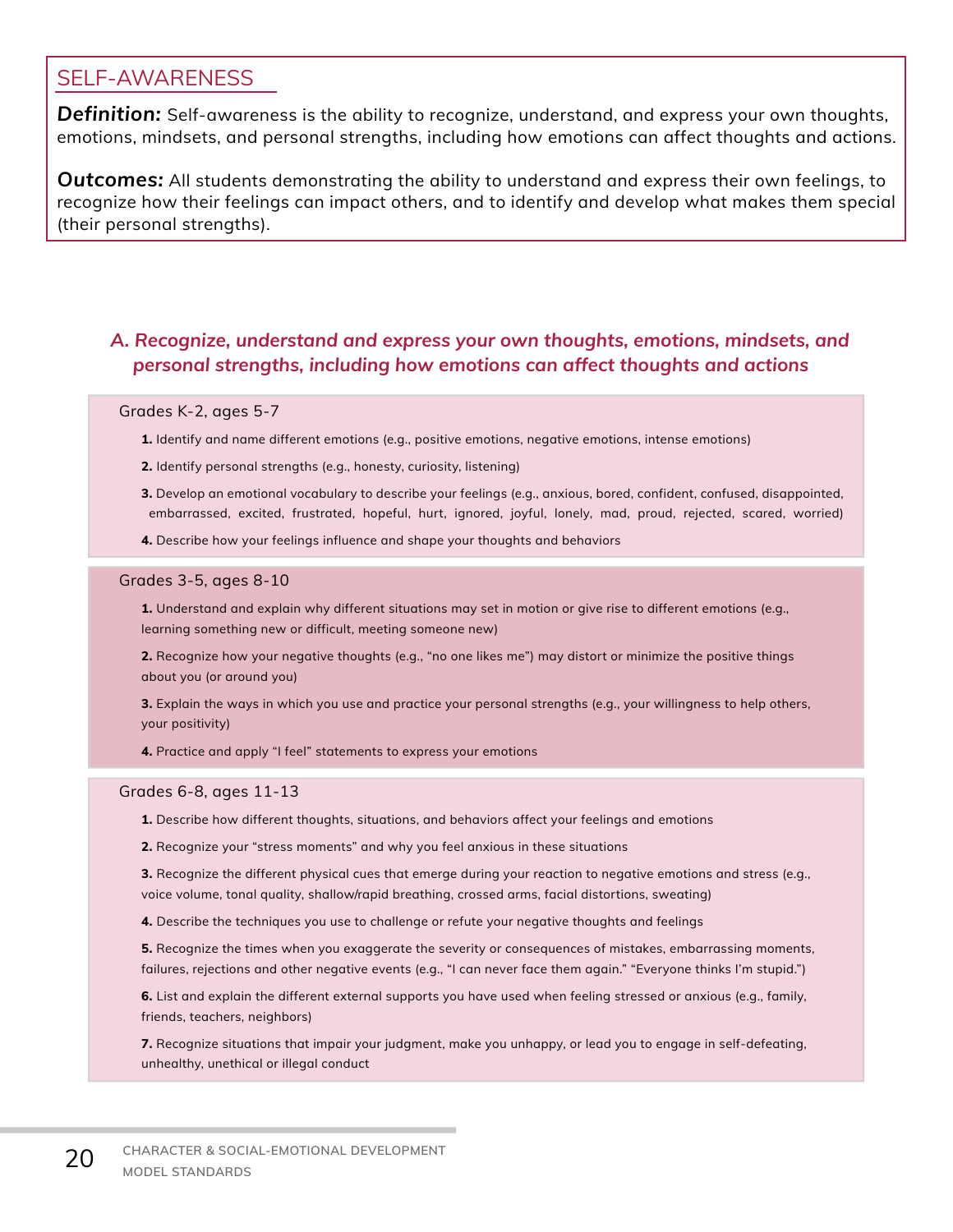**1.** Present research on how historical figures and media representations have inspired you to appreciate and practice positive emotions

**2.** Present an example of using your personal strengths to care and support others

**3**. Recognize how identifying your personal strengths helps to frame your immediate learning goals and future plans

**4.** Understand why negative thoughts and emotions may result in harmful behaviors (e.g., substance abuse, insomnia, social withdrawal, depression, socially inappropriate displays of emotions, bullying, risk-taking behaviors)

**5.** Explain to someone who looks up to you your support system when feeling stressed or anxious (e.g., family, friends, an adult at school, youth pastor, a community agency)

- **• Center for Early Childhood Mental Health Consultation** at Georgetown University has created a cluster of ideas and teaching strategies that focus on teaching children about emotions.
- **• Values in Action Institute** has developed a free survey that enables middle and high school students to identify their character strengths.
- **• Child Mind** is an independent, non-profit organization dedicated to transforming the lives of children and families struggling with mental health and learning disorders.
- **• Relationships First**, a program created by Search Institute, is designed to foster connections (among peers and adults) that help young people thrive.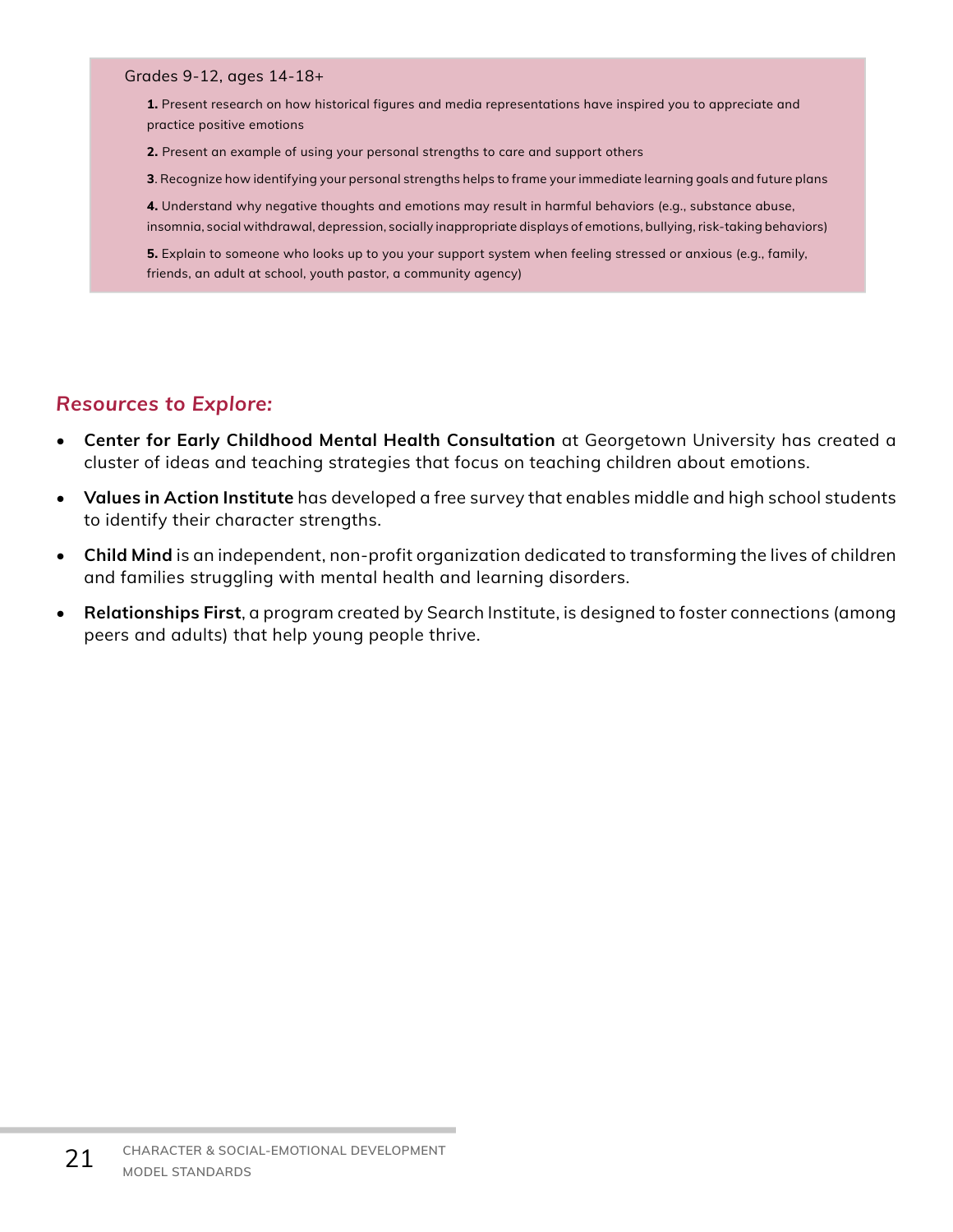## SELF-MANAGEMENT

**Definition:** Self-management is the ability to consistently manage and regulate your impulses, emotions, thoughts, and behaviors in different situations.

*Outcomes:* All students demonstrating the ability to regulate the butterflies they get in their stomachs before reading in front of the class, to manage the anxiety, frustration, fear, or anger they may experience with friends, to develop a "growth mindset" rather than defaulting to current likes or dislikes, to recognize there are people they can talk to when they need help or support.

## *A. Practice and demonstrate the ability to manage your impulses, emotions, thoughts, and behaviors in different situations*

#### Grades K-2, ages 5-7

**1.** Demonstrate the ability to regulate your impulses (e.g., how to appropriately communicate your wants/needs, how to wait for something you want, how to use a hand signal)

**2.** Recognize how to express your emotions accurately and how to appropriately express your needs related to those feelings

**3.** Explain the different ways people respond to problems and challenges (e.g., ask for help, try harder, learn from mistakes)

**4.** Describe and practice communicating effective verbal and non-verbal messages (e.g., saying thank-you, waving goodbye to a friend)

#### Grades 3-5, ages 8-10

**1.** Identify and develop a range of self-help and stress-reducing coping strategies (e.g., positive self-talk, deep breaths, taking a break, talking to someone about your feelings)

**2.** Demonstrate the ability to "predict" outcomes across a range of appropriate and inappropriate behaviors and actions (e.g., saying hello to a teacher, studying for a test, fighting on the playground)

**3.** Identify people, places and resources who can help you when you are having difficulty managing your thoughts and emotions (e.g., parents, family members, teachers)

**4.** Explain what it means to have either a "fixed" or "growth" mindset

#### Grades 6-8, ages 11-13

- **1.** Explain one technique you use to stay confident in stressful or challenging situations (e.g. positive self-talk)
- **2.** Recognize how social media affects your thoughts, emotions, and behaviors
- **3.** Explain how you practice "self-care" (e.g., meditation, listening to music, hobby)
- **4.** Explain a time when you overcame a negative thought and developed a "growth mindset"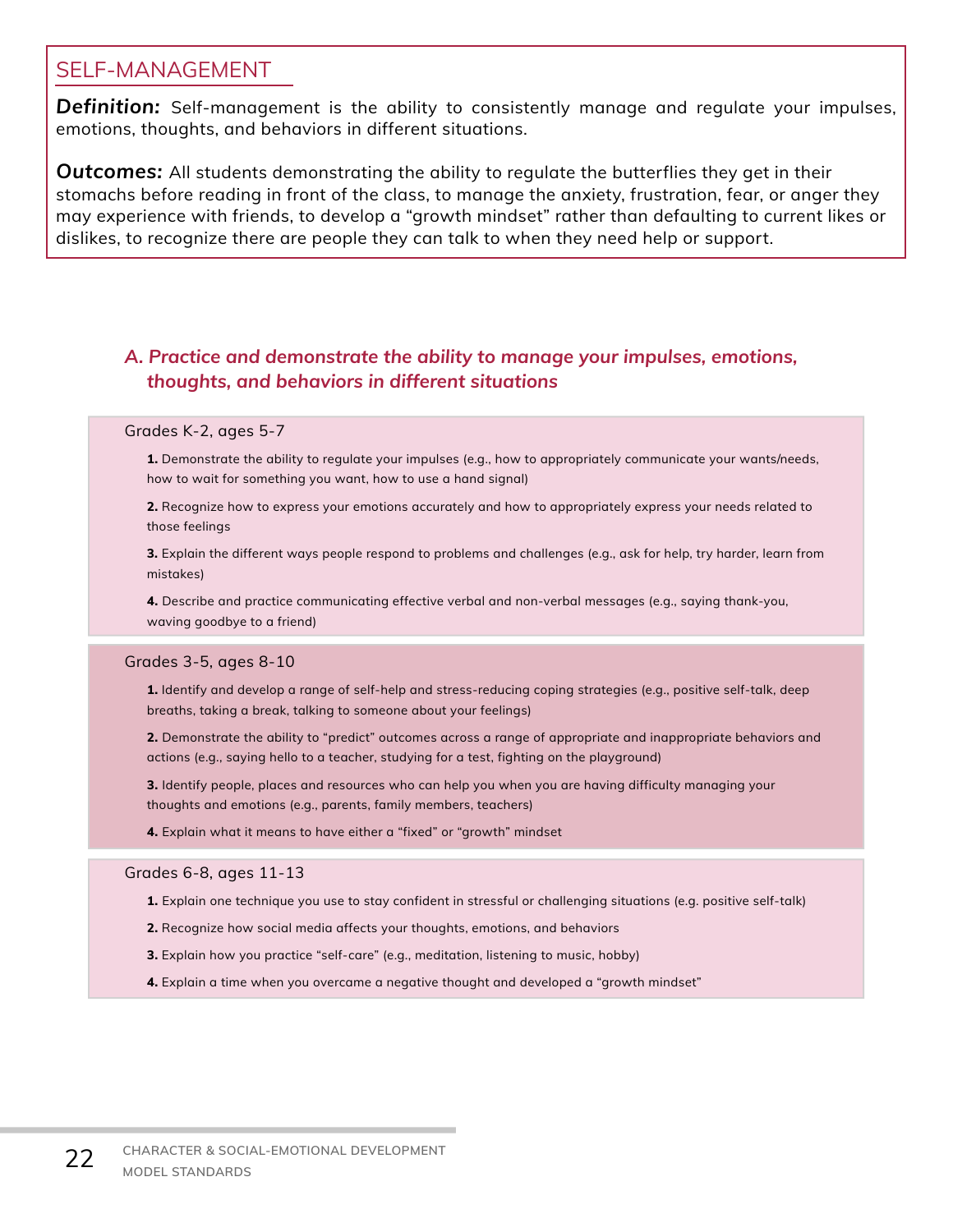**1.** Present evidence on the most effective ways people maintain confidence by managing their emotions, stress, and negative thoughts

**2.** Research and document how a historical figure overcame anxiety and depression by learning how to manage his or her negative thoughts and emotions

**3.** Share with a younger person who looks up to you about a time when you failed at something (or were disappointed about an outcome) and the strategies you used to manage your negative thoughts, feelings, and emotions

- **4.** Present evidence on the ways in which social media can negatively impact a person's confidence and well-being
- **5.** Explain how all forms of media can (positively or negatively) influence beliefs and behaviors
- **6**. Explain a time when you encouraged someone to change their "fixed" mindset to a "growth" mindset
- **7.** Write about a supportive adult you talked to during a time of needed support

- **• Handbook of Social and Emotional Learning** by Durlak, Domitrovich, Weissberg and Gullotta is an invaluable and comprehensive resource.
- Ethan Kross is a leading researcher on how **positive self-talk** can help young people overcome negative thoughts.
- Carol Dweck's **website** is still the "go-to" source for the latest research on fostering a "growth mindset" in children.
- **• Common Sense Education** published a ground-breaking report on strategies to help young people navigate social media by using their social-emotional skills.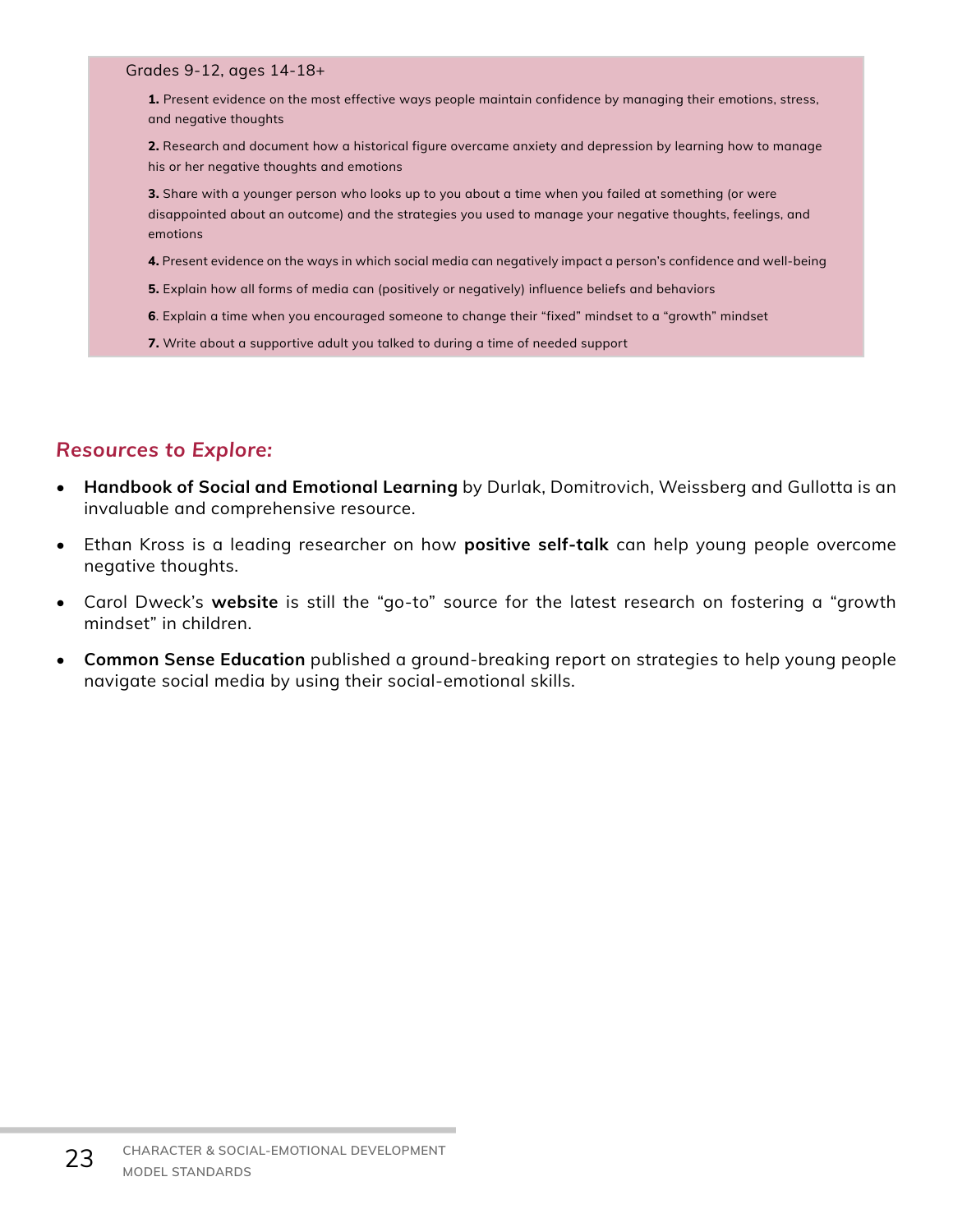## SOCIAL-AWARENESS

*Definition:* Social-awareness is the ability to empathize and take the perspective of others, including demonstrating awareness of cultural differences and respect for human dignity.

*Outcomes:* All students demonstrating the ability to put themselves in another person's shoes, to appreciate differences (in people, cultures, traditions), to treat everyone the way they would like to be treated.

## *A. Demonstrate the ability to empathize and take the perspective of others, including demonstrating awareness of cultural differences and respect for human dignity*

#### Grades K-2, ages 5-7

- **1.** Demonstrate the ability to understand what another person is feeling (e.g., happy, sad, disappointed, confused, angry)
- **2.** Demonstrate the ability to care about how others are feeling
- **3.** Demonstrate the ability to listen carefully and intentionally to others
- **4.** Describe ways in which people are similar and different
- **5.** Use respectful language and actions when dealing with conflict or a difference of opinion
- **6.** Be able to tell stories and listen to stories told by others

#### Grades 3-5, ages 8-10

- **1**. Use "I-statements" to let others know that you have heard them
- **2.** Describe how a person will likely feel when being bullied or left out of an activity or group
- **3.** Recognize examples of stereotyping, discrimination and prejudice

**4.** Explain a time when you put yourself in "someone else's shoes" in order to understand their perspective and point of view

**5.** Explain what empathy means (e.g., the ability to sympathetically understand and personally identify with the emotional states, needs and feelings of others)

#### Grades 6-8, ages 11-13

- **1.** Experience and demonstrate empathy
- **2.** Explain a time when you were able to console, comfort, calm, support and encourage someone
- **3.** Demonstrate respect for other people's opinions and perspectives
- **4.** Analyze the impact of stereotyping, discrimination, and prejudice (at school, in the community and beyond)
- **5.** Practice "perspective taking" as a strategy to strengthen your acceptance of others

**6.** Demonstrate awareness and understanding that despite differences, all people have similar needs, feelings and wants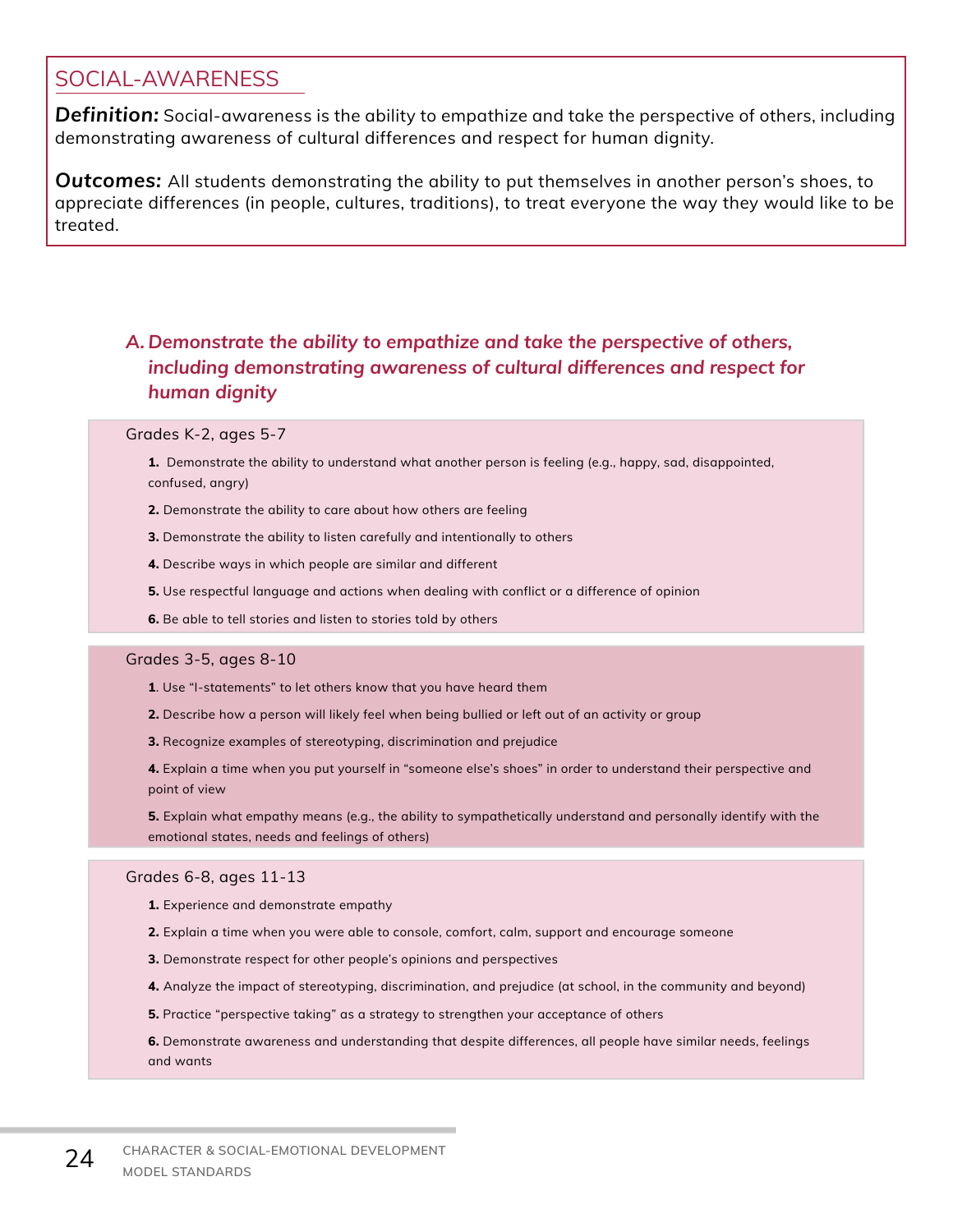**1.** Explain the concept of "human dignity"

**2.** Research and understand the origins and negative effects of stereotyping and prejudice

**3.** Participate in cross-cultural activities that celebrated diversity and write about how this experience contributed to your personal growth

**4.** Document a time when you began to acknowledge and identify with the experiences, feelings, and viewpoints of a person or persons different than you

**5.** Explain a time when you resisted stereotyping

**6.** Explain to someone who looks up to you a time you provided comfort or relief to another person in duress (and how you supported this person)

- **• Making Caring Common**, a project based at the Harvard Graduate School of Education, has a number of publications and resources that focus on developing empathy in children.
- The publication Preparing Youth to Thrive has a great section on helping students become **active listeners.**
- **• Center for Restorative Practices** has pertinent information on conflict resolution strategies and restorative circles in schools.
- **• Teaching Tolerance** has been an invaluable resource for teachers and schools since 1991.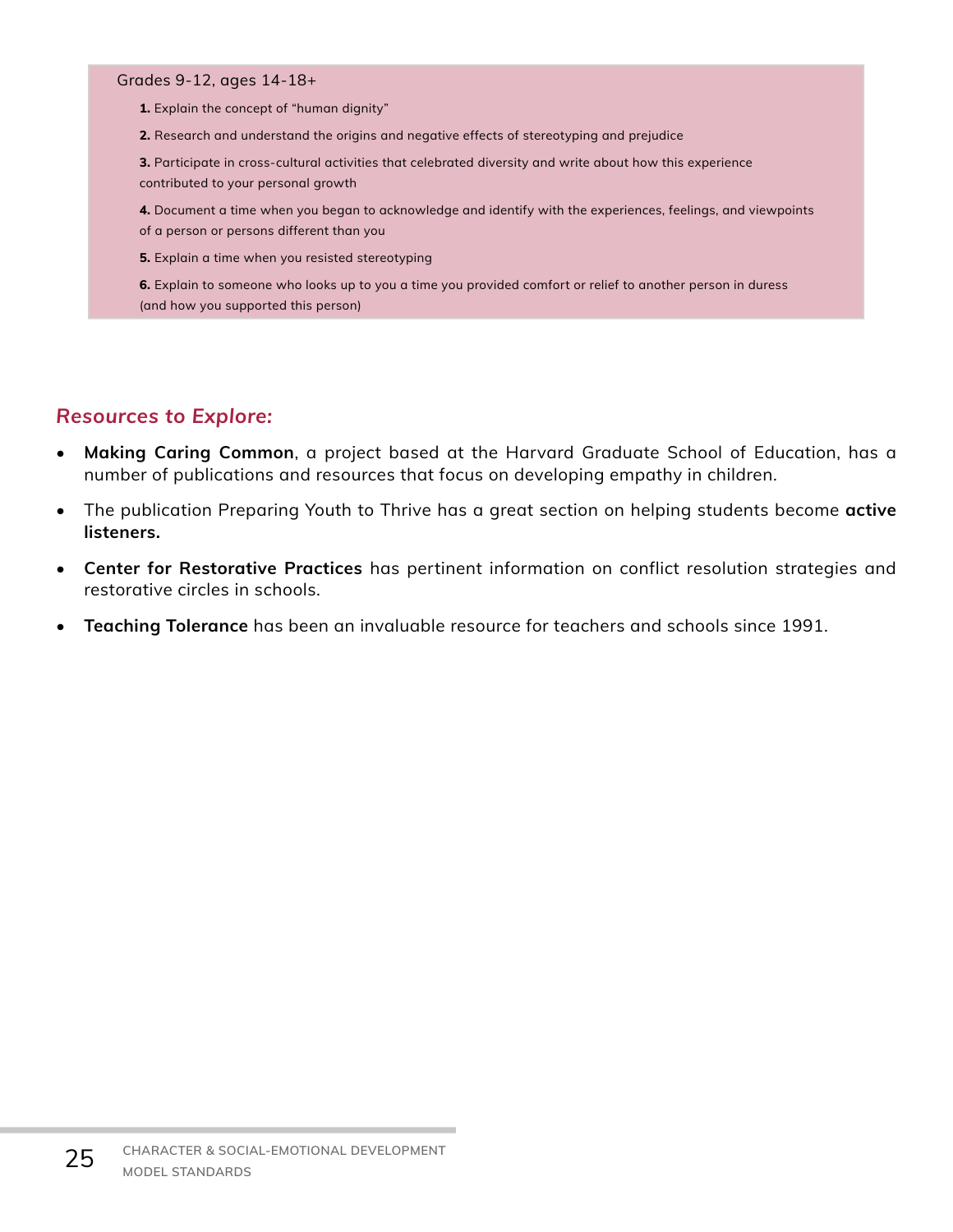## INTERPERSONAL/RELATIONSHIP SKILLS

*Definition:* Interpersonal and relationship skills is the ability to establish and maintain healthy and rewarding relationships with diverse individuals and groups, to communicate clearly, actively listen, collaborate and cooperate, manage conflict constructively, seek and offer help when needed, and resist inappropriate peer pressure.

**Outcomes:** All students demonstrating the ability to have friends and be a good friend, to actively listen, to be a great teammate, to help others in need, to seek support when they need help or support, to stand up and say "no" and still keep their friends.

## *A. Demonstrate the ability to establish and maintain healthy and rewarding relationships with diverse individuals and groups, to communicate clearly, actively listen, collaborate and cooperate, manage conflict constructively, seek and offer help when needed, and resist inappropriate peer pressure*

#### Grades K-2, ages 5-7

- **1.** Initiate and engage in conversation and social interactions with classmates, peers, and adults
- **2.** Understand the importance of sharing
- **3.** Understand and respect someone's personal space

**4.** Identify and practice appropriate behaviors to maintain positive relationships (e.g., sharing, helping, saying something nice)

**5.** Recognize and practice the skills to prevent, manage, and constructively resolve interpersonal conflicts (e.g., cool off, affirm, forgive, thank)

**6.** Learn to resolve conflicts without hitting, throwing a tantrum, or using hurtful language

**7.** Play games and appropriately participate in small group classroom activities

#### Grades 3-5, ages 8-10

- **1.** Describe how words, voice tone, and body language can impact relationships positively or negatively
- **2.** Recognize the needs of others and how those needs may differ from your own

**3.** Understand and recognize the characteristics of healthy relationships (e.g., honesty, compromising, sharing, encouragement)

- **4.** Understand and recognize the characteristics of unhealthy relationships (e.g., hostility, intimidation, hitting)
- **5.** Identify a problem in a relationship and seek appropriate assistance from an adult
- **6.** Recognize and respect the boundaries of others (e.g., material, physical, mental, and emotional boundaries)
- **7.** Give and receive constructive feedback to classmates and peers
- **8.** Understand and recognize the positive and negative impact of peer pressure on self and others
- **9.** Recognize and communicate to a trusted adult, any harmful individual and group behaviors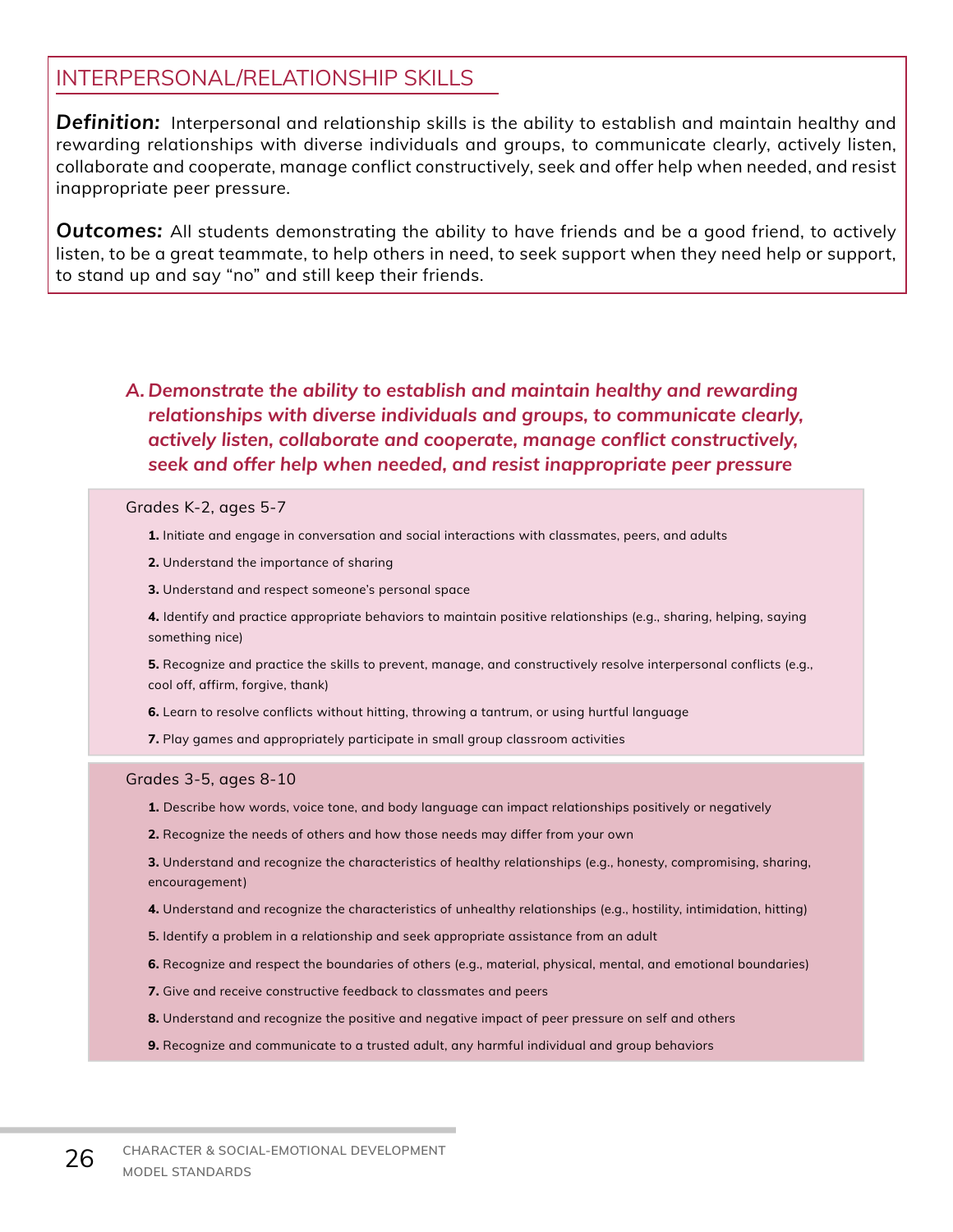#### Grades 6-8, ages 11-13

**1**. Recognize and monitor how your facial expressions, body language, and tone impact your interactions with others

**2.** Recognize barriers to effective listening (e.g., environmental distractions, message problems, sender or receiver problems)

**3.** Identify appropriate and inappropriate uses of social media and the implications for maintaining positive relationships

- **4.** Understand and recognize the differences between face-to-face communication and social media interactions
- **5.** Understand and practice positive collaboration and cooperation skills (e.g., teamwork)
- **6.** Take a proactive role to resolve conflict between friends or group members (e.g., stay calm, listen to all sides, be open to different solutions)
- **7.** Engage in advocacy and/or refusal skills during times of bullying, harassment, intimidation, or abusive behavior
- **8.** Respond in a healthy manner to peer-pressure against yourself or others

#### Grades 9-12, ages 14-18+

- **1.** Understand and demonstrate commitment and loyalty to a particular group (e.g., sports team, debate team, robotics team, dance team)
- **2.** Make significant contributions to a project team that has been challenged to produce original work
- **3.** Understand and explain the potential impact of social media on reputation and relationships
- **4.** Document and provide evidence of a time when you used conflict resolution skills to diffuse a situation

**5.** Explain to someone who looks up to you the consequences of risky behaviors (e.g., either individual and group behaviors)

**6.** Practice refusal skills and respond proactively when you become aware of unhealthy behaviors and relationships

**7.** Understand why it is important to cultivate and nurture relationships in the context of networks and career development

- **• Handbook of Prosocial Education** by Philip Brown, Michael Corrigan, and Ann Higgins-D'Allessandro is a comprehensive resource that examines a range of approaches and programs that promote and teach responsibility and a sense of connectedness and common purpose.
- Association of Middle Level Education has a great publication titled **The Power of Positive Relationships.**
- Robert Slavin has written a primer on **cooperative learning** for ASCD.
- National Bureau of Economic Research recently published a ground-breaking article on the power of "social image" during adolescence titled **Cool to be Smart or Smart to be Cool: Understanding Peer Pressure in Education.**
- **• KidsHealth** has developed a set of classroom activities to help middle school students recognize and respond to positive and negative peer pressure.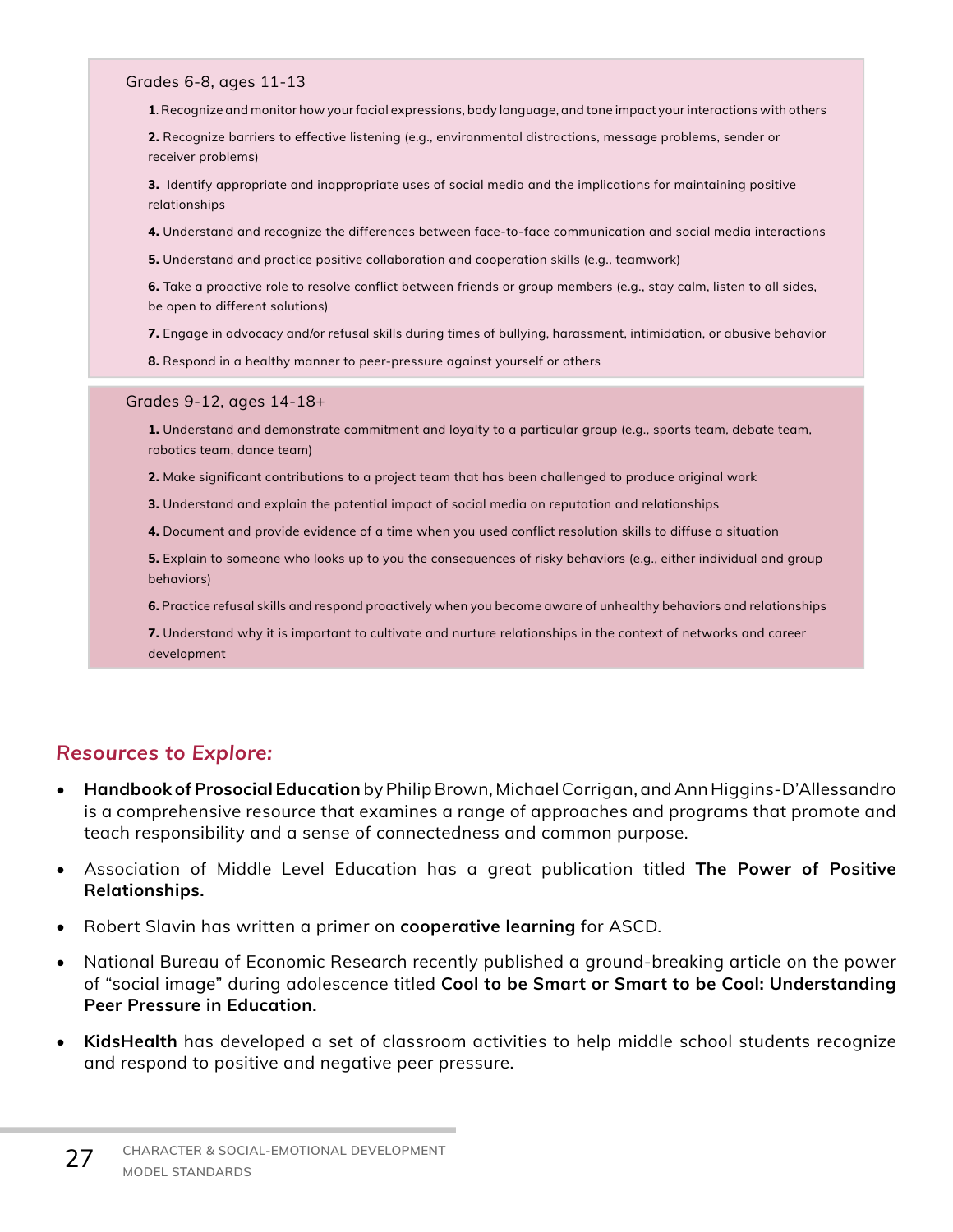## RESPONSIBLE AND ETHICAL DECISION-MAKING

*Definition:* Responsibility and ethical decision-making is the ability to make constructive choices about personal behavior and social interactions based on ethical principles, safety concerns, appropriate social norms, respect for self and others, and the likely consequence of your decision.

*Outcomes:* All students demonstrating the ability to make decisions based on their own values and principles rather than succumbing to risk-taking impulses, peer-pressure, or the failure to anticipate the consequences of their choices.

## *A. Demonstrate the ability to make decisions based on consideration of ethical principles, safety concerns, appropriate social norms, respect for self and others, and the likely consequences of your actions*

#### Grades K-2, ages 5-7

1. Describe a rule or principle that everyone should strive to live by (e.g., be kind, be honest, try your best)

2. Understand the difference between what is safe and not safe (e.g., touching a hot stove, skateboarding without a helmet)

3. Explain one "social norm" at school and the reason for the norm (e.g., do not litter, no running in the hallways)

4. Understand "if/then" thinking (e.g., "If I do x, then y will likely occur")

5. Explain a time when you were given the responsibility to make your own decision after considering the "pros and cons" of different options

#### Grades 3-5, ages 8-10

1. Write and share with your classmates an ethical principle you wish everyone in the world would follow all the time (e.g., all people are created equal, be honest, be kind)

2. Recognize, compare and contrast safe and unsafe situations

3. Learn and practice a "formula" for making good decisions (stop, calm down, identify the dilemma or problem, compare options while considering ethical principles, safety, social norms, respect for self and others, make a decision, reflect on the consequences)

4. Explain why there needs to be consequences for inappropriate behaviors

#### Grades 6-8, ages 11-13

1. Understand and practice the three steps of the "PTI Decision-making Tree" (e.g., Principle first; Team/Group second, Individual third)

2. Research and explain the pressures some people experience that result in them cheating, lying, experimenting with drugs or alcohol

3. Write about and share a principle you want to live by that you learned from a family member, book, movie, or personal experience

4. Describe a time when you made a poor decision and what you learned

5. Identify and explain how responsible and ethical decision-making affects your short-term and long-term goals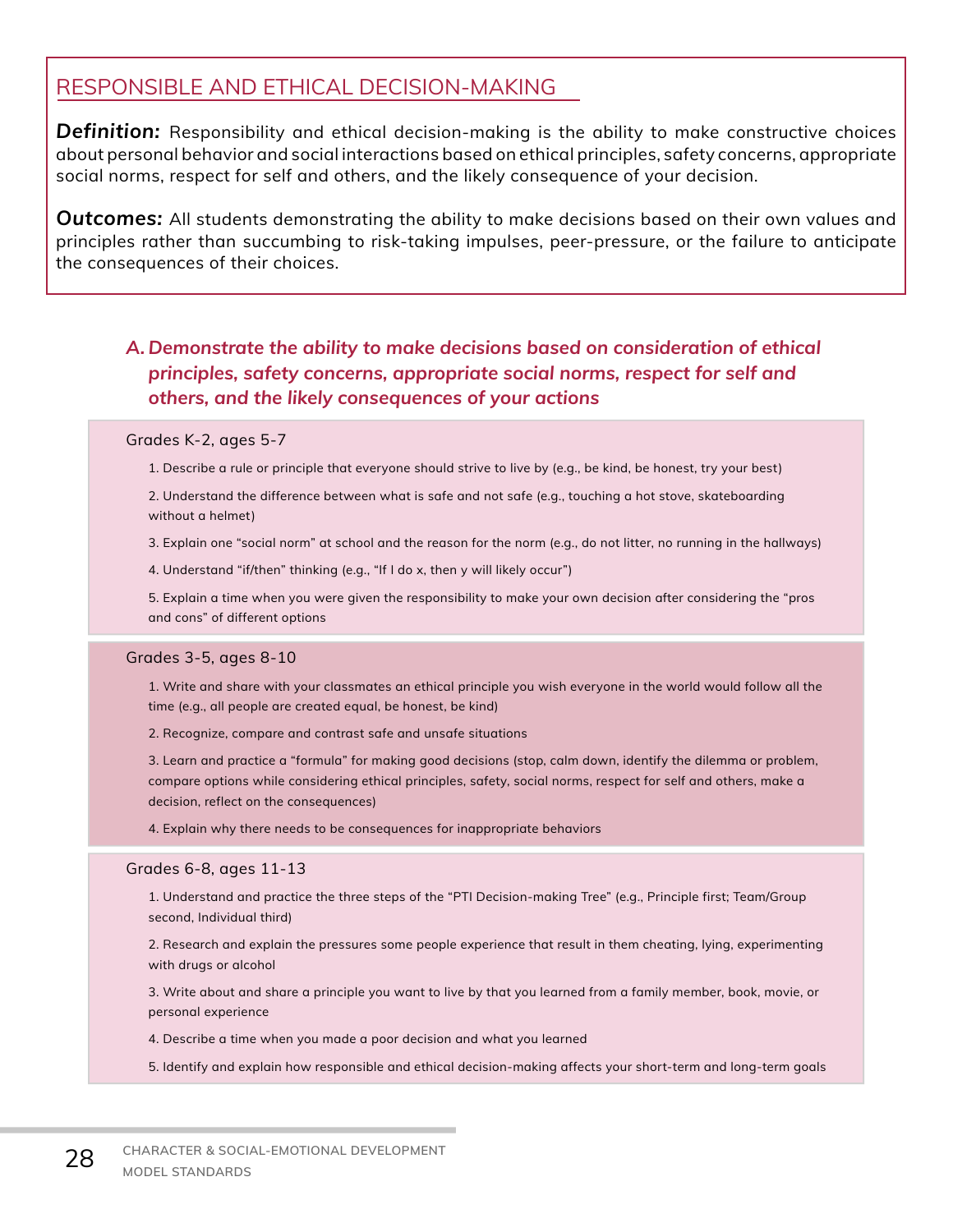1. Write down and share with others five (5) Core Ethical Principles you want to live by (and be held accountable for)

2. Demonstrate a time when you made a decision based on an ethical principle, rather than prioritizing yourself or your relationship with friends

3. Evaluate peer and social situations that are safe or unsafe

4. Demonstrate how you upheld and defended a "social norm" that someone in your friend group consistently ignores or violates

5. Research and explain why people know what is "the right thing" to do, but instead they freeze and make a different decision (e.g., what researchers call the "Decision-Action Gap")

6. Demonstrate a time when you took the time to reflect on an important decision and what decision-making skills you need to improve as a result of your self-assessment

7. Explain to someone who looks up to you how you would respond if: (1) you learned a friend was going to cheat on a test; (2) you were in a store and saw a friend shoplifting; (3) your friend asks you to lie for him or her

- The non-profit organization **[CITRS](http://citrs.org)** developed the PTI concept (principles first, your team/group second, yourself third).
- The non-profit organization UNDERSTOOD has written a wonderful description of why some kids do not always understand the **[unwritten social norms](https://www.understood.org/pages/en/friends-feelings/common-challenges/following-social-rules/)** of a school.
- ACT for Youth (Assets Coming Together), a partnership between Cornell University and the Division of Adolescent Medicine at the University of Rochester, has written a publication on **[responsible](http://actforyouth.net/youth_development/professionals/sel/decision_making.cfm)  [decision-making](http://actforyouth.net/youth_development/professionals/sel/decision_making.cfm)** during adolescence.
- **• [Ethics Institute](https://www.kentplace.org/ethics-institute)**, based at the Kent Place School, provides resources to elementary and secondary schools on the process and practice of ethical decision-making.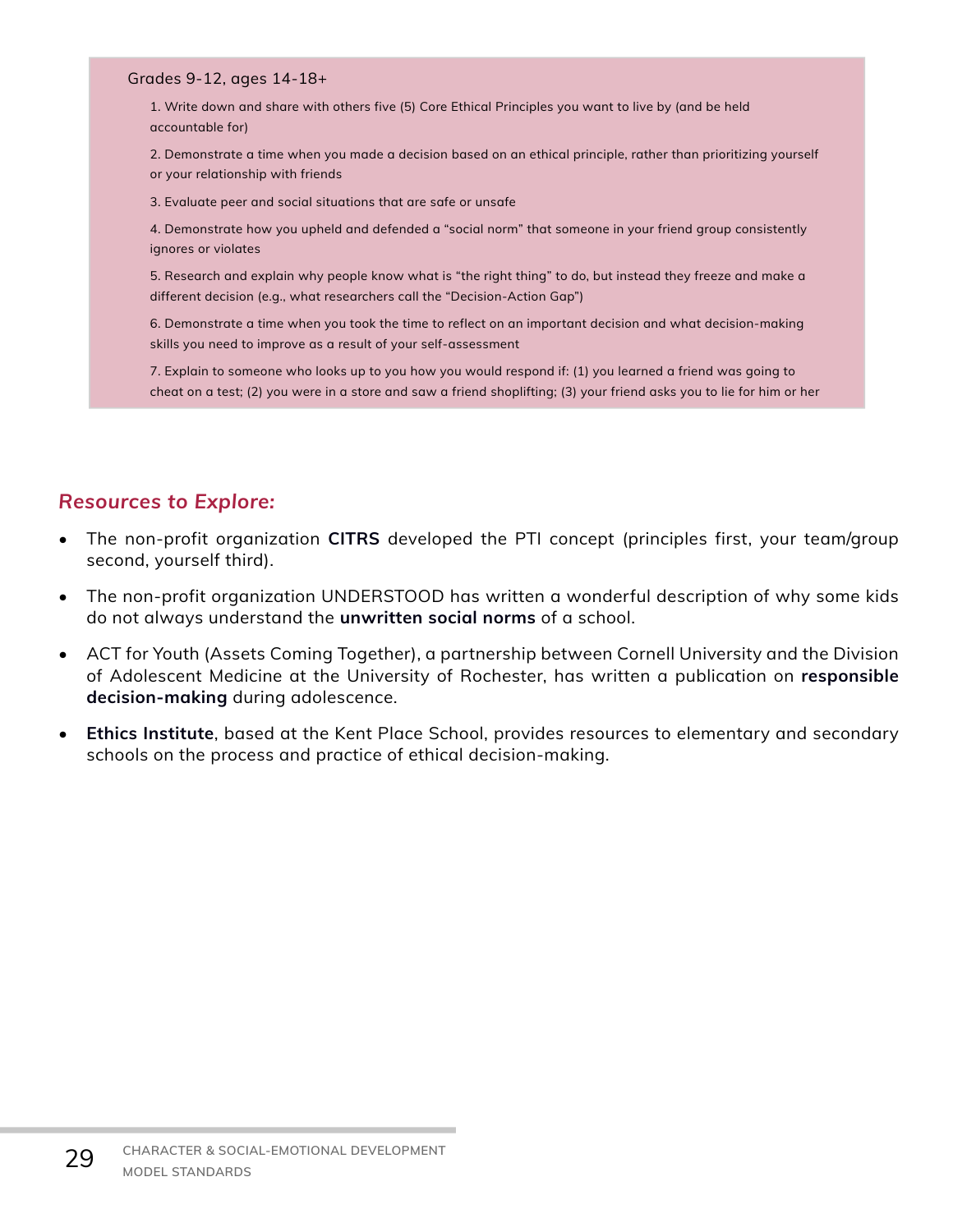# Section 5:

## **CONNECTING CHARACTER AND SEL DEVELOPMENT IN OUR CLASSROOMS AND SCHOOLS**

All educators need to provide opportunities for students to understand and express their own feelings, manage their anxiety or frustration, empathize and take the perspective of others, establish and maintain healthy relationships, and make responsible and ethical decisions.

But toward what end or goal?

We believe the SEL skills enable and support a young person's determination and commitment to be a person of character. The SEL skills help students consistently be honest and trustworthy, caring and compassionate, self-disciplined, intellectually curious, fair, and respectful.

The CSED Model Standards reinforce research that demonstrates how character and social-emotional development increases academic achievement. More specifically, the indicators emphasize the skills associated with performance character (self-discipline, responsibility, goal setting, and grit) and intellectual character (curiosity, carefulness, intellectual autonomy and humility, openmindedness, and critical thinking).

The CSED Model Standards also provide opportunities for students to practice, engage, and reflect on their SEL skills and character strengths. The indicators undergirding the CSED Model Standards accentuate how the SEL skills and character strengths require "thinking, feeling, and doing." The indicators also enable teachers to assess the extent to which students are motivated by intrinsic reasons to practice and model the SEL skills and character strengths.

Finally, the CSED Model Standards provide school leaders with a "unifying vehicle" that will bring the staff together toward a shared goal and purpose: supporting students as they strive to become young people of character who will flourish in school, in relationships, in the workplace, and as citizens.



Clifton Taulbert is a member of Character.org's Advisory Council. He received the Sanford N. McDonnell Lifetime Achievement Award from Character.org in 2019.